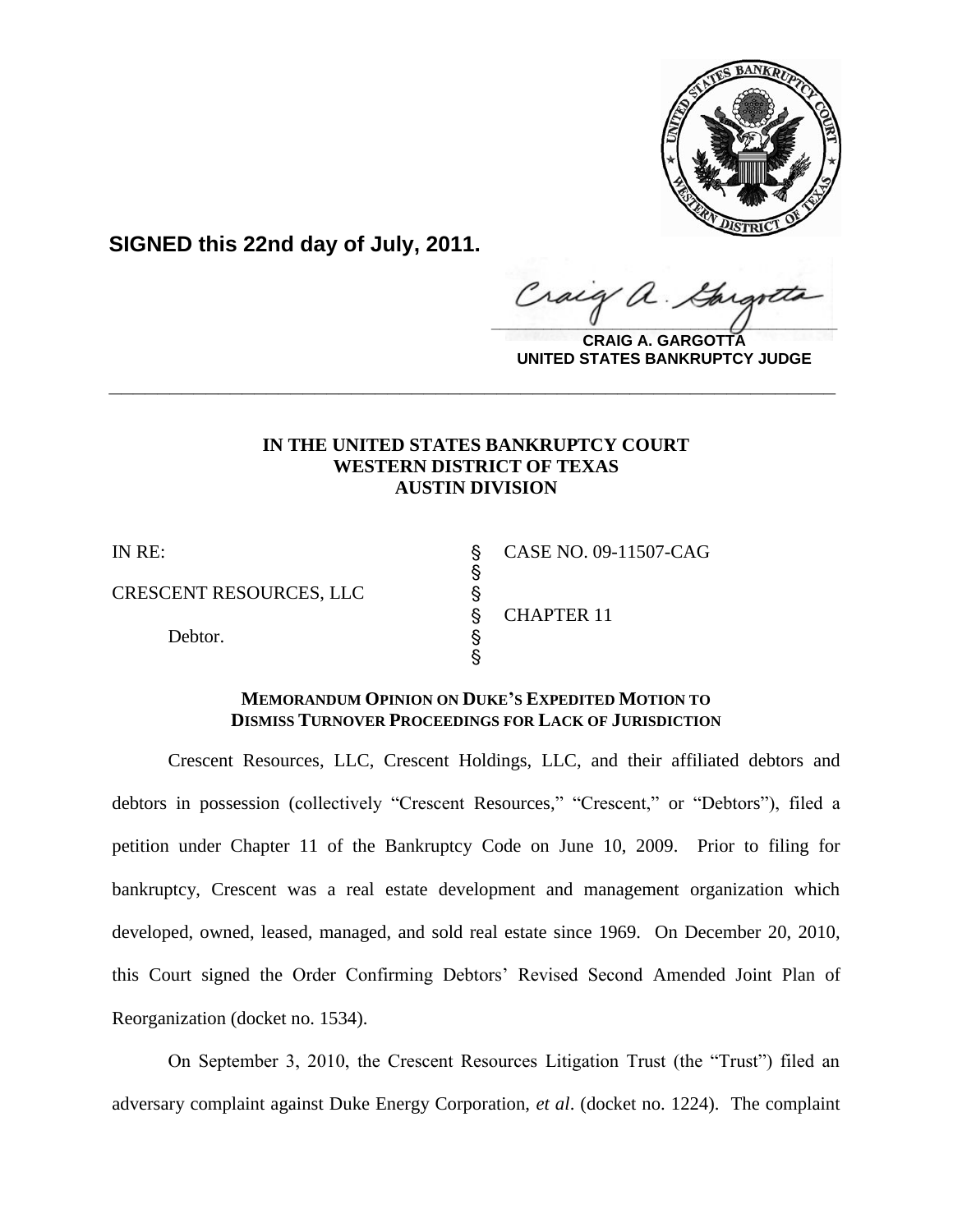alleges that the 2006 transaction which created Crescent Resources, LLC rendered the Debtors insolvent. The history of this transaction, as well as the history of the turnover proceedings between these parties (the "Turnover Proceedings"), is discussed at length in the Court's Memorandum Opinion issued concurrently with this Opinion (docket no. \_\_\_\_\_\_\_).

The Court held a hearing on February 17, 2011 to consider whether Duke Ventures, LLC ("Duke") had any right to assert a privilege as to the files held by Crescent"s former counsel, Robinson Bradshaw & Hinston, P.A"s ("RBH"). As the Court was working on this issue, Duke filed an Expedited Motion to Dismiss Turnover Proceedings for Lack of Jurisdiction on May 9, 2011 (docket no. 2018). On May 31, 2011, the Trust filed their Opposition to Duke Energy"s Expedited Motion to Dismiss Turnover Proceedings for Lack of Jurisdiction (docket no. 2135). Duke filed a Reply to the Trust"s Opposition on June 10, 2011 (docket no. 2138) and the Trust filed a Sur-Reply Brief in Further Opposition on June 14, 2011 (docket no. 2192).

On June 17 and 20, 2011, the Court heard oral arguments on the Motion to Dismiss. The Court has reviewed the briefs of the Trust and Duke, and has considered the arguments and evidence of counsel. Based on the foregoing, the Court finds that Duke"s Expedited Motion to Dismiss Turnover Proceedings for Lack of Jurisdiction should be DENIED.

The Court has jurisdiction over this matter pursuant to 28 U.S.C. §§ 157 and 1334. This matter is a core proceeding pursuant to 28 U.S.C. § 157(b)(2)(A) and (O) on which this Court can enter a final judgment. This matter is referred to the Court under the District's Standing Order of Reference. Venue is proper under 28 U.S.C. §§ 1408 and 1409. The following represents the Court's findings of fact and conclusions of law made pursuant to Federal Rules of Bankruptcy Procedure 7052 and 9014.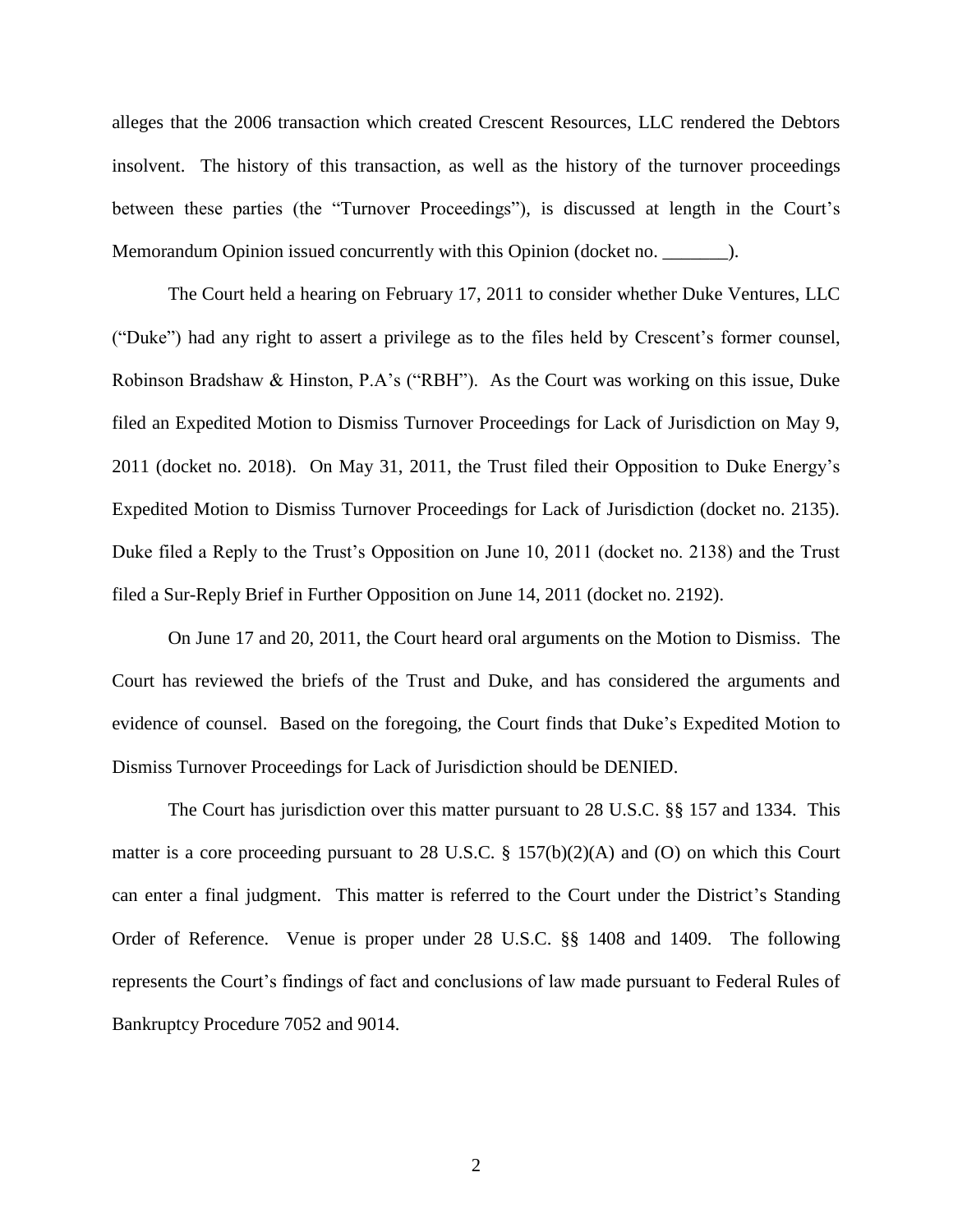#### **ISSUES**

After the hearing, several issues were taken under advisement: (A) does Duke have standing to bring this challenge; (B) did the Plan of Reorganization and related documents transfer ownership of any attorney-held files owned by the Debtor to the Litigation Trust; (C) does *Dynasty Oil & Gas, LLC v. Citizens Bank (In re United Operating, LLC)*, 540 F.3d 351 (5th Cir. 2008) apply to this type of turnover action; and (D) if *United Operating* does apply, does the Plan of Reorganization "specifically and unequivocally" retain the cause of action. The Court will discuss each issue in turn.

#### A. Does Duke Have Standing to Bring this Challenge

The Trust, in its Opposition to Duke Energy"s Motion to Dismiss, argues that Duke has no standing to bring the Motion to Dismiss (docket no. 2135). The Trust argues that Duke is a stranger to the Turnover Proceedings because the Motion for Turnover (docket no. 1257) involves RBH, not Duke. The Trust makes several other arguments about why Duke should not be raising these issues, particularly that Duke"s challenge to the turnover proceedings have been waived, and that Duke"s motion is useless because this Court could require production of the documents on other grounds (*see* docket no. 2135).

Duke argues that challenges to standing and jurisdiction are not waivable (docket no. 2183). In *United Operating*, the Fifth Circuit stated that "[s]tanding is a jurisdictional requirement, and we are obliged to ensure it is satisfied regardless whether the parties address the matter." 540 F.3d at 354 (citing *Lang v. French*, 154 F.3d 217, 222 n.28 (5th Cir. 1998)). The Trust argues that Duke is merely coming into this Court, months into the Turnover Proceeding, and attempting to "throw stones." However, the Court has an independent obligation to ensure it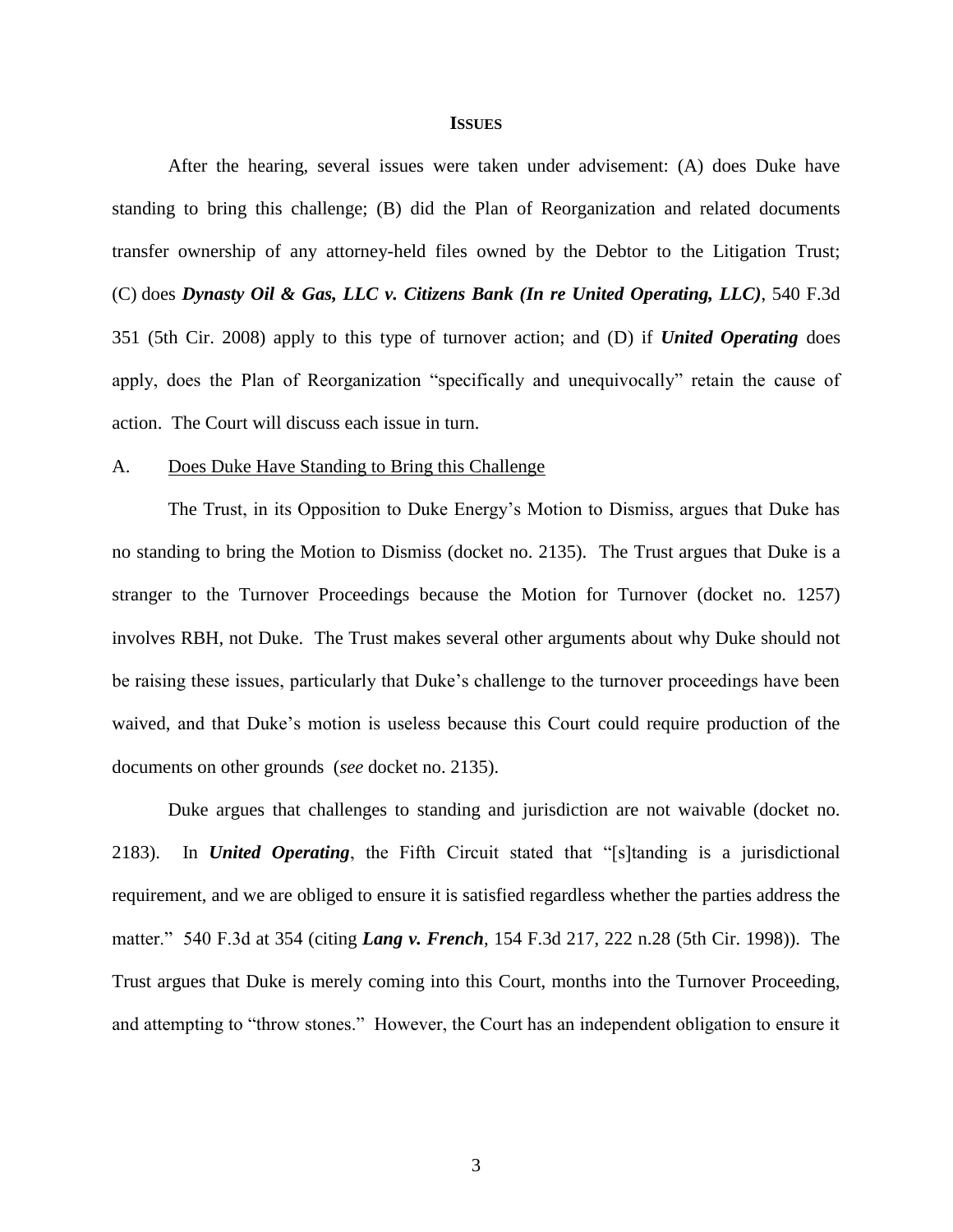has jurisdiction to hear a matter, and therefore, rejects the Trust's argument that Duke lacks standing to bring this challenge.

#### B. Does the Plan of Reorganization Transfer Ownership

#### 1. Parties" Contentions

As an initial matter, Duke contends that the Revised Second Amended Joint Plan of Reorganization Under Chapter 11 of the Bankruptcy Code (the "Plan") (docket no. 880) does not transfer ownership of the disputed client files from the Debtor to the Trust. If the Trust does not have any ownership interest in the files, Duke argues, then the Trust cannot pursue a turnover claim for property in which it has no ownership interest. Duke cites to the Litigation Trust Agreement as the only document which transfers ownership of any type of documents to the Trust. Duke quotes a portion of Section 1.2(a) of the Litigation Trust Agreement, which states that the Litigation Trust Agreement transfers "all of [Debtors"] respective rights, title and interests in and to any attorney client privilege, work product privilege or other privilege or immunity attaching to any documents or communications (whether written or oral) associated with the Litigation Trust Claims . . ." (docket no. 2018 at 5, n.1). Duke argues that this language only transferred the right to assert a privilege, not the ownership of the documents themselves. Duke then discusses Section 1.2(c) of the Litigation Trust Agreement which transfers those documents belonging to the Debtor listed on Schedule 2 to the Trust Agreement. Section 1.2(c) of the Litigation Trust Agreement states that "the Debtors or Reorganized Debtors, as applicable, shall (i) deliver or cause to be delivered to the Litigation Trustee those documents relating to the Litigation Trust Claims (including those maintained in electronic format and original documents) held by the Debtors or the Reorganized Debtors which are listed on Schedule 2 hereto..." Schedule 2 to the Trust Agreement does not specifically contain a reference to client files held by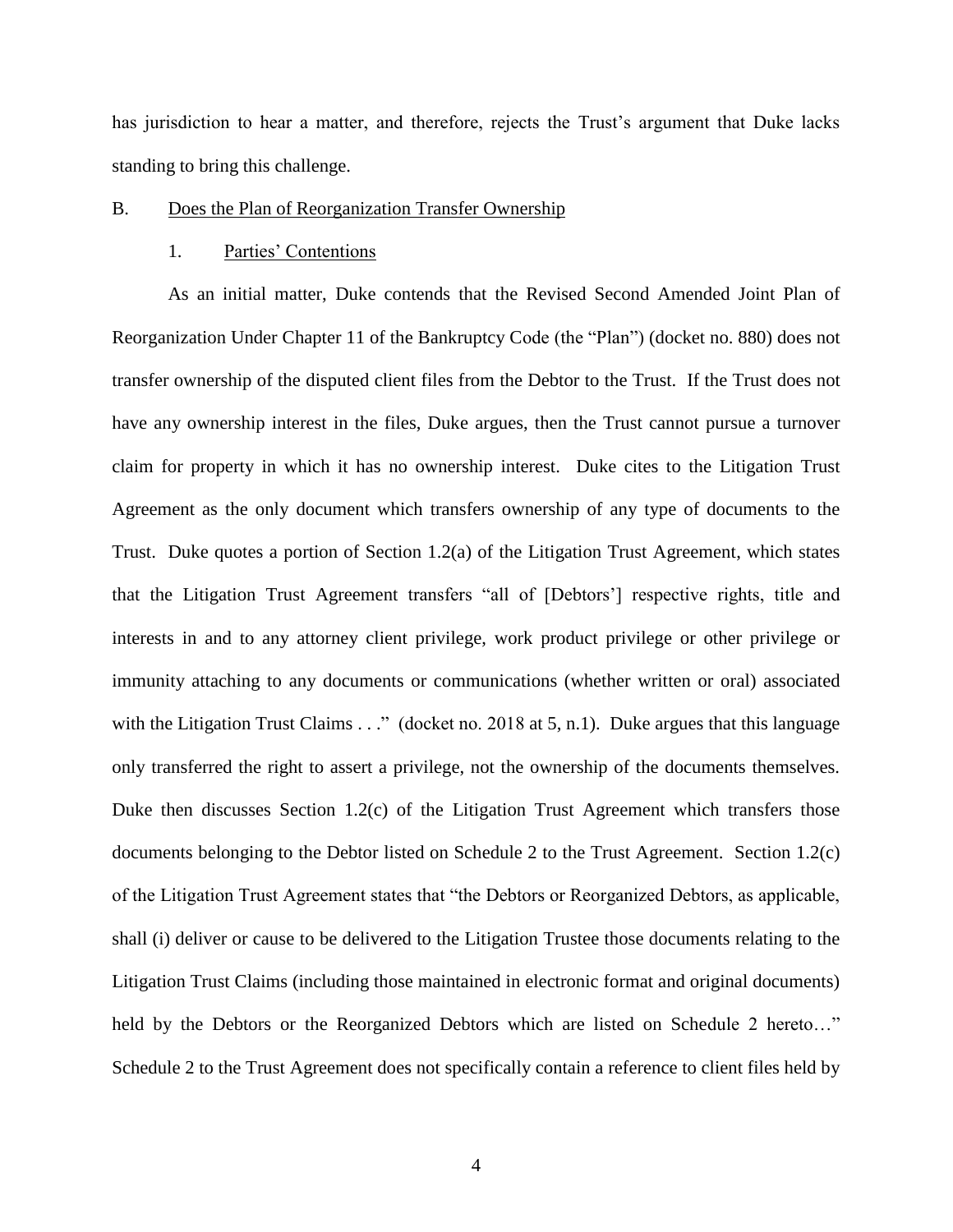RBH. Therefore, Duke argues, the Trust has absolutely no ownership interests in the disputed client files; the files are still the property of the Debtor. Additionally, Duke argues that the language "held by the Debtors or the Reorganized Debtors" in Section 1.2(c) does not convey ownership of other documents "owned" by the debtors or reorganized debtors but "held" by others.

Duke also argues that Section 1.2(c) only conveyed the right, title, and interest in the attorney client privilege, work product privilege, or other privilege or immunity attaching to any documents or communications (whether written or oral) associated with the Litigation Trust Claims. Duke argues this is merely conveying the right to assert or not assert the privilege, not a conveyance of ownership of the documents.

The Trust responded by citing to Section 1.2(d) of the Litigation Trust Agreement, which

states:

At any time and from time to time on and after the Effective Date, the Reorganized Debtors agree at the reasonable request of the Litigation Trustee *in order to evidence or effectuate the transfer of the Litigation Trust Claims and the Privileges to the Litigation Trust* (and, in the case of the Privileges, the Litigation Trust Board) and the consummation of the transactions contemplated hereby and by the Plan and to otherwise carry out the intent of the parties hereunder and under the Plan: (i) to execute and/or deliver any *instruments, documents, books, and records* (including those maintained in electronic format and original documents as may be needed), (ii) to take, or cause to be taken, all such further actions as the Litigation Trustee may reasonably request, and (iii) to cooperate with the Litigation Trustee in the prosecution of the Litigation Trust Claims . . .

(emphasis added). The Trust argues that because the Crescent documents held by RBH are Crescent"s property under either North Carolina or Texas law (as argued throughout the Turnover Proceedings), this section in the Litigation Trust Agreement gives the Trust the right to obtain the RBH files.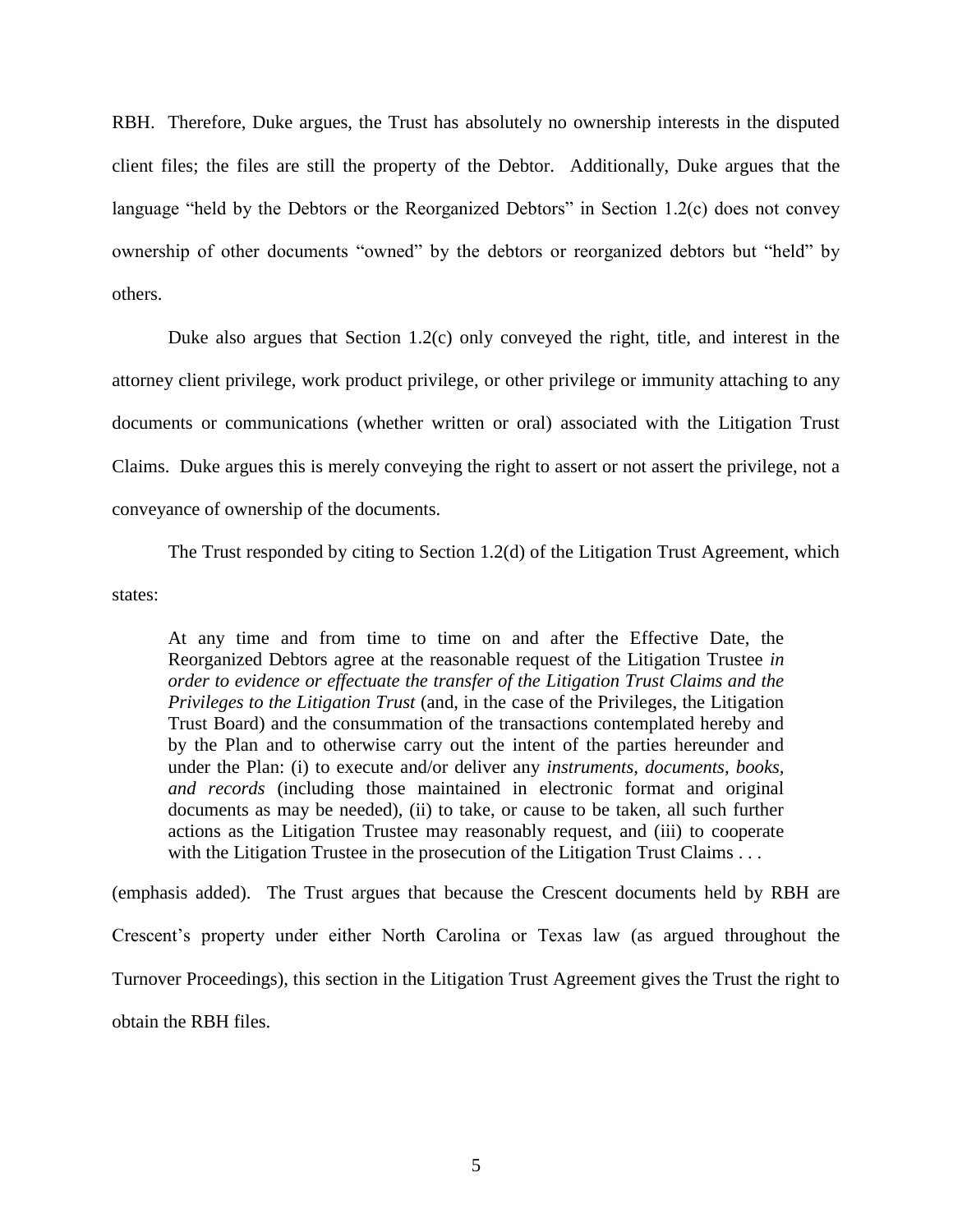## 2. Analysis

At the hearing, Duke made the analogy that if a seller conveyed their house to a buyer, that does not mean that the purchaser would have access to the purchaser"s attorney-client files. This analogy falls flat on its face. What the Litigation Trust Agreement specifically said was that it was transferring the right, title, and ownership in these privileges and any other privileges attaching to documents associated with the Litigation Trust Claims. To use a better analogy, Duke"s argument is that the Litigation Trust Agreement would be like a seller conveying the right to tell a third party not to look at a document, but not conveying the actual document itself. In other words, according to Duke, the Litigation Trust Agreement conveys the right to control a document without conveying ownership of the document.

Duke cites no case law in their assertion that a transfer of the ownership of the privilege would not include ownership of the underlying documents. As Duke stated, these were sophisticated parties. Any sophisticated party reading the Litigation Trust Agreement would understand that the Trust was stepping into the shoes of the Debtor to pursue litigation, and that necessarily included the transfer of these documents. In the absence of authority for Duke's position, this Court will not make that distinction and therefore finds that the Litigation Trust Agreement does transfer ownership in the documents from the Debtor to the Trust.

### C. Does *United Operating* Apply

The Trust argues that *United Operating* is inapplicable in the present case. The Trust argues that *United Operating* deals only with the preservation of claims post-confirmation. The Trust points to the Bankruptcy Code's definition of "claim" to mean "a right to payment." 11 U.S.C. § 101(5)(A). The Trust argues that Duke is trying to expand the holding of *United Operating* beyond "claims" to encompass all of a trustee's rights, interests, and powers. The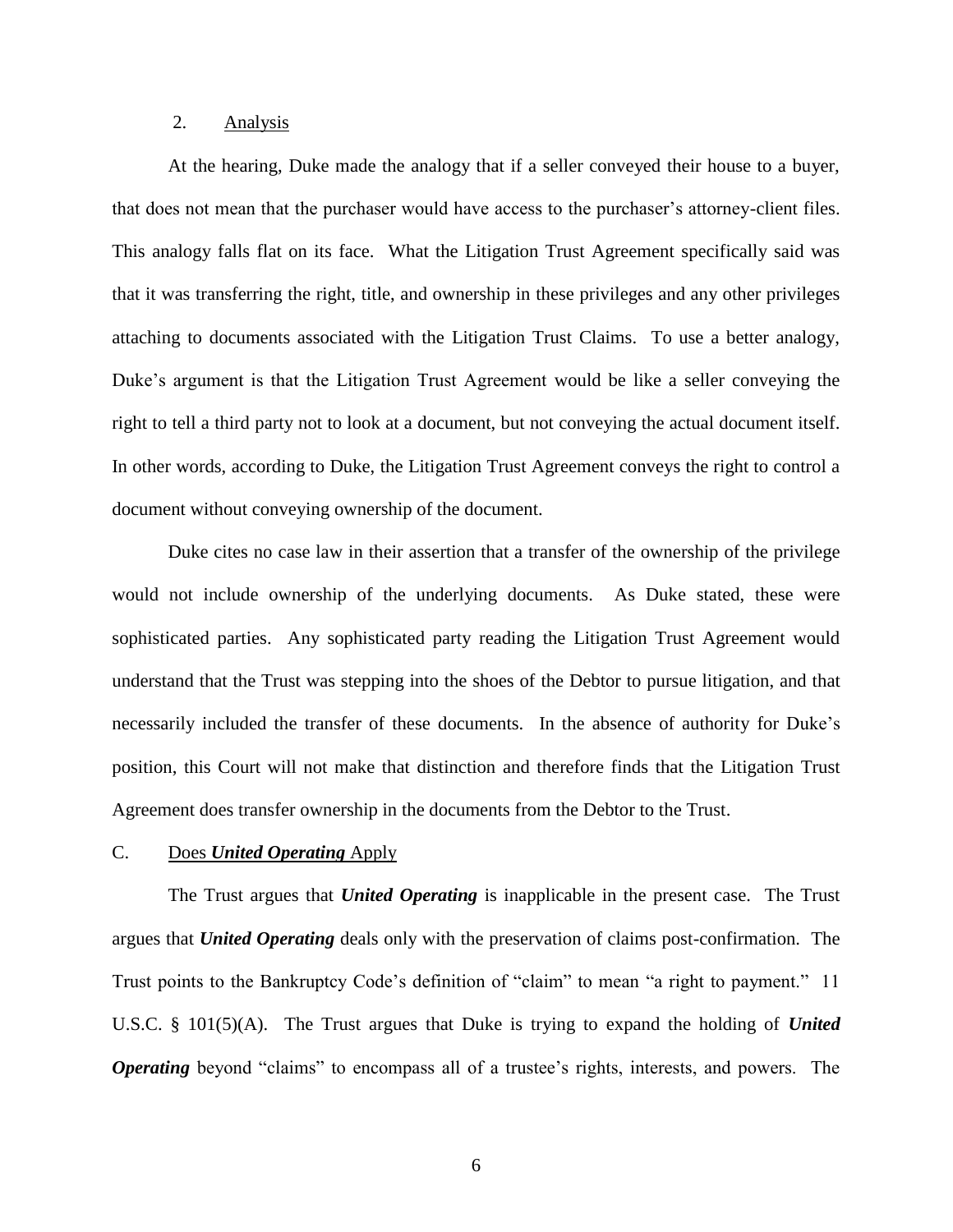Trust argues that it is not asserting a right to payment in the Turnover Proceedings, but is asserting rights under Section 542(a) and (e) to the records RBH holds that the Trust asserts is its property. The Trust instead argues that Section 542(a) and (e) turnover powers are a tool to be used by a debtor, not a "claim."

Duke argues that in *United Operating*, the Fifth Circuit was construing Section 1123(b)(3), which applies to a much broader range of post-confirmation issues and related proceedings than just Bankruptcy Code "claims." Section 1123(b)(3) states that a plan may:

- (3) provide for—
	- (A) the settlement or adjustment of any claim *or interest* belonging to the debtor or to the estate;
	- (B) the retention and enforcement by the debtor, by the trustee, or by a representative of the estate appointed for such purpose, of any such claim *or interest*.

(emphasis added). *United Operating* was interpreting Section 1123(b)(3) in discussing whether a reorganized debtor was able to bring a post-confirmation action. *See United Operating*, 540 F.3d at 355. While the Trust quoted several passages from *United Operating* which discuss only claims and not interests, this would require making a distinction the Fifth Circuit does not appear to make. *See United Operating*, 540 F.3d at 355. After quoting Section 1123(b)(3), the Fifth Circuit stated that "[a] debtor may preserve its standing to bring such a claim (*e.g.*, for fraud or breach of fiduciary duty, or to avoid a preferential transfer) but only if the plan of reorganization expressly provides for the claim's 'retention and enforcement by the debtor."" **Id.** (quoting 11) U.S.C. § 1123(b)(3)(B)). From this language, it appears that the Fifth Circuit meant to include both claims and interests in their holding in *United Operating*.

Additional support for this reading of *United Operating* comes from other Fifth Circuit decisions. In describing a debtor"s proceedings under Sections 542(a) and (b), the Fifth Circuit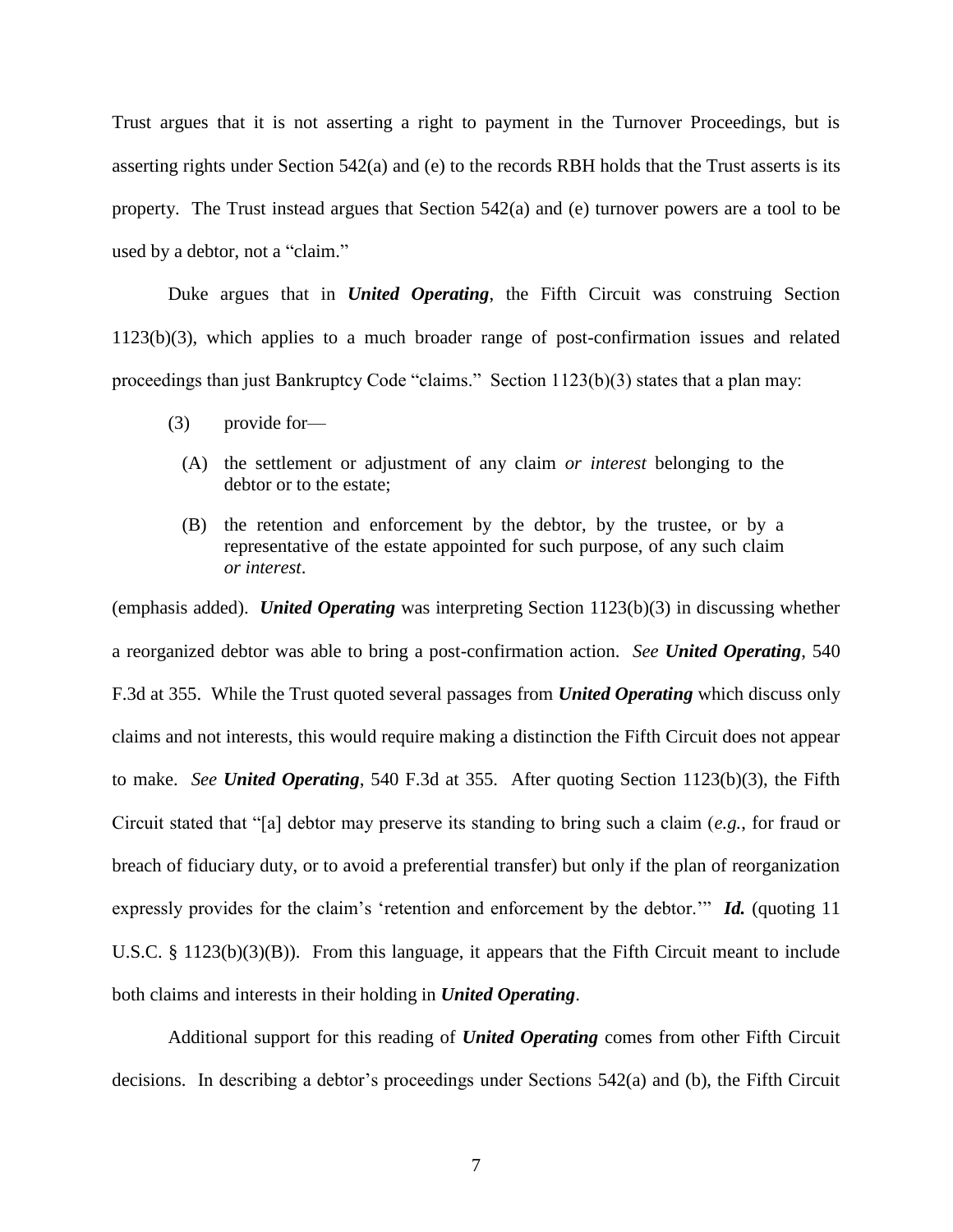described the turnover claim as a "claim demanding the turnover of the amounts due to its estate." *Georgia Pacific Corp. v. Sigma Serv. Corp.*, 712 F.2d 962, 965 (5th Cir. 1983). The Fifth Circuit also described a case as holding that the trustee "had not asserted a turnover *claim* under section 542." *In re Gandy*, 299 F.3d 489, 498 (5th Cir. 2002) (emphasis added).

The Trust additionally argues that there is a distinction between proceedings under 542(a) and (e) and 542(b). The Trust argues that 542(b) concerns claims in the sense that they would be for a "right to payment" while Sections 542(a) and (e) do not. The Trust points to no case law drawing a distinction between these sections and this Court declines to do so as well.

This Court therefore finds that *United Operating* makes no distinction between "claims" and "interests" in its holding and that the holding in this case, discussed *infra*, does apply to the present case.

### D. Does the Plan "Specifically and Unequivocally" Retain Causes of Action under § 542

Having established that Duke has standing to bring this Motion to Dismiss, that the Plan and related documents do transfer ownership of the RBH Files to the Trust, and that the holding in *United Operating* does apply, the next step is to discuss that holding and related case law and how it applies to this case.

In *United Operating*, the Fifth Circuit discussed how, during a Chapter 11 case, a debtor, operating as a debtor-in-possession, has most of the powers of a bankruptcy trustee to pursue claims on behalf of the estate. 540 F.3d at 355 (citing 11 U.S.C. § 1107(a)). Once a plan is confirmed, the debtor loses its status as debtor-in-possession, and the debtor"s authority to pursue claims as though it were a trustee also expires. *Id.* (citing 11 U.S.C. § 1101(1); *Ice Cream Liquidation, Inc. v. Calip Dairies, Inc. (In re Ice Cream Liquidation, Inc.)*, 319 B.R. 324, 333 (Bankr. D.Conn. 2005); *In re Grinstead*, 75 B.R. 2, 3 (Bankr. D.Minn. 1985)). However,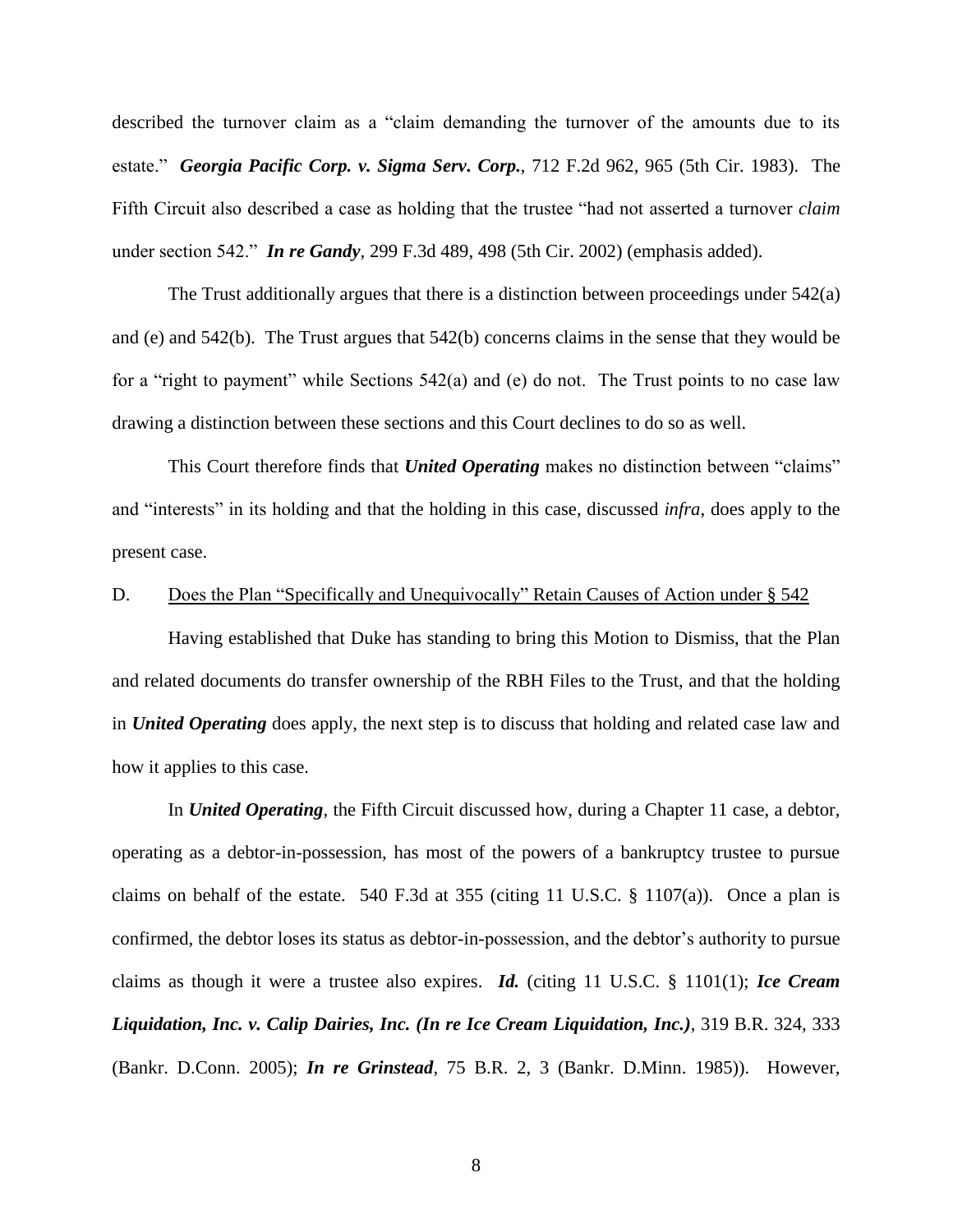Section 1123(b)(3) allows a reorganized debtor to bring a post-confirmation action if the debtor preserves its standing to bring such a claim, but only if the plan of reorganization expressly provides for the claim"s "retention and enforcement by the debtor." *Id.* (quoting 11 U.S.C. § 1123(b)(3)(B)). Once the plan is confirmed, "the ability of the [debtor] to enforce a claim once held by the estate is limited to that which has been retained in the plan." *Id.* (quoting *Paramount Plastics v. Polymerland (In re Paramount Plastics, Inc.)*, 172 B.R. 331, 333 (Bankr. W.D.Wash. 1994)).

The Fifth Circuit has held that for a debtor to preserve a claim, the plan must expressly retain the right to pursue that action, and such reservation must be "specific and unequivocal." *Id.* (internal citations omitted). If the plan does not make an effective reservation of the claim, "the debtor has no standing to pursue such a claim that the estate owned before it was dissolved." *Id.*

In short, *United Operating* holds that in order for a debtor to have standing to bring an action post-confirmation, the plan of reorganization must contain "specific and unequivocal" language retaining that cause of action. The question now for this Court to decide is whether Crescent"s Plan of Reorganization specifically and unequivocally retained a cause of action under Section 542.

### 1. The Relevant Plan Language

As an initial matter, both the Trust and Duke agree that there is no mention of "Section 542," "turnover," or the files held by RBH in the Plan of Reorganization, the Disclosure Statement, or the Litigation Trust Agreement (the "Plan Documents"). The most specific reference to turnover is found in the Plan of Reorganization at section 8.5, describing the Litigation Trust Assets to be transferred to the Litigation Trust. The sentence in full states:

9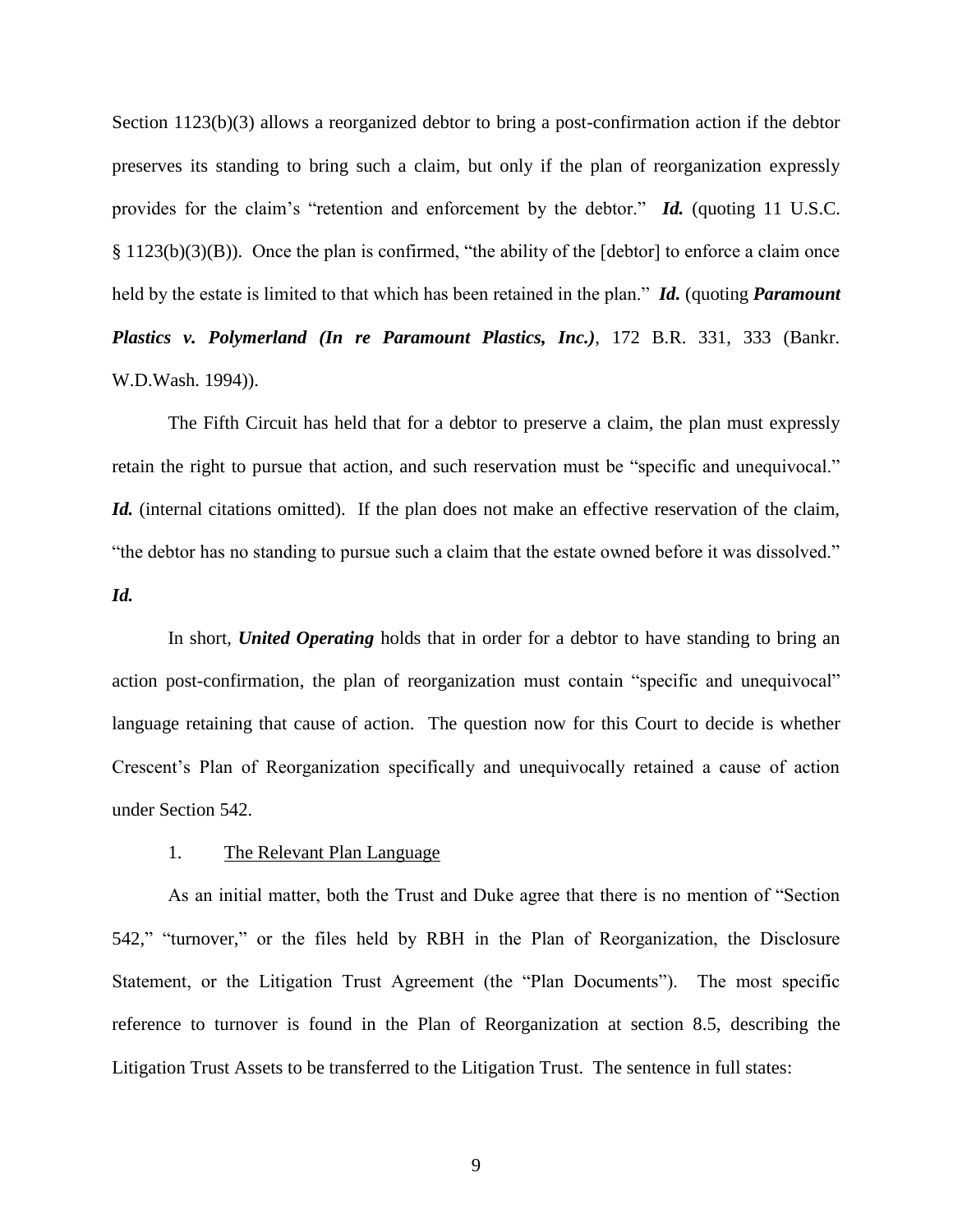The Litigation Trust Assets shall include, but are not limited to, those Causes of Action arising under Chapter 5 of the Bankruptcy Code including those actions which could be brought by the Debtors under §§ 544, 547, 548, 549, 550, and 551 against any Person or Entity other than the Litigation Trust Excluded Parties.

"Litigation Trust Assets" is defined in the Plan to mean "the Litigation Trust Claims, the Litigation Trust Funds, and any other assets acquired by the Litigation Trust after the Effective Date or pursuant to the Plan" (docket no. 880, Section 1.78). "Causes of Action" is defined in the Plan to mean "any and all Claims, Avoidance Actions, and rights of the Debtors, including claims of a Debtor against another Debtor or other affiliate" (*Id.*, Section 1.21).

The Trust points to other sections in the Plan Documents to argue that turnover actions were specifically and unequivocally retained. The Court will first make a determination of whether the language in the Plan is sufficient to meet the test imposed by the Fifth Circuit before determining if the other Plan language must be examined.

#### 2. Parties" Contentions

Duke discusses *Ice Cream*, which is cited favorably by *United Operating*. 319 B.R. 324, *cited by United Operating*, 540 F.3d at 356. Duke presented this case for the proposition that turnover actions are barred post-confirmation unless the plan preserves them. The court in *Ice Cream*, discussing whether the debtor had standing to bring a 542(b) claim, stated:

The Plan makes no mention of Bankruptcy Code § 542, turnover actions, actions to recover accounts receivable or the invalidation of setoffs, although Plan § 5.2 specifically mentions Sections 544, 547, 548 and 550.

319 B.R. at 333. Duke argues that in the present case, "the Plan"s specific reference to other provisions of Chapter 5, excluding the turnover statute, is telling, and makes this case squarely on point with the specific holding of *Ice Cream* endorsed by the Fifth Circuit" (docket no. 2018, p.11).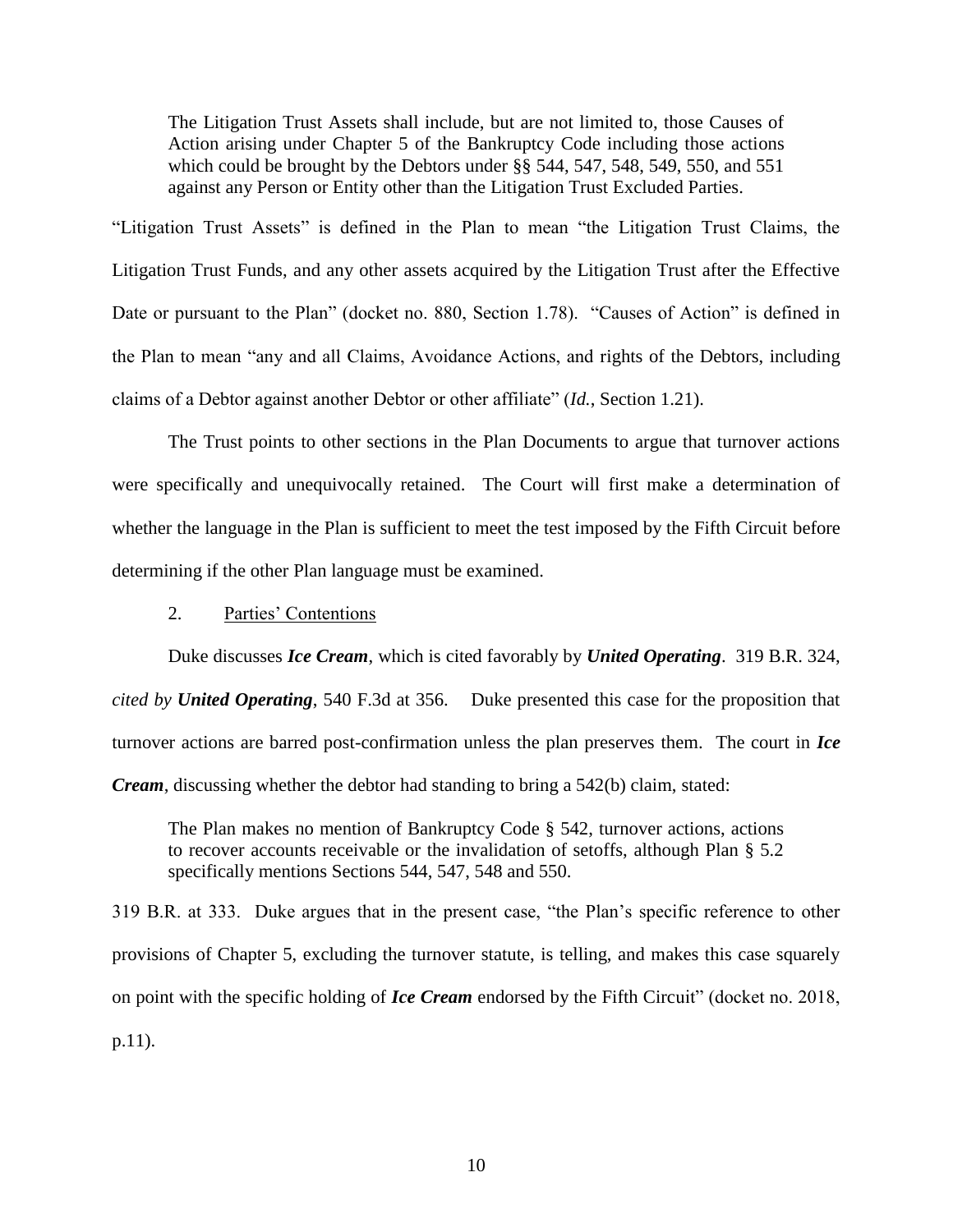Duke argues that *Ice Cream* "rejected the proposition that a reference to a postconfirmation right to pursue "Chapter 5 litigation" is sufficient to specifically and unequivocally retain the right to bring a turnover proceeding" (docket no. 2183, p. 18 (citing *Ice Cream Liquidation*, 319 B.R. at 333 & n.14)). Duke then points to *United Operating*, arguing that the Fifth Circuit specifically endorsed the holding in *Ice Cream* when the Fifth Circuit cited *Ice Cream* for the proposition that there was "no standing to pursue turnover actions because the plan "made no mention" of them." *United Operating*, 540 F.3d at 356 (quoting *Ice Cream*, 319 B.R. at 333).

The Trust argues that the Plan language in Section 8.5 discussed above is a sufficient grant of authority to specifically and unequivocally retain a cause of action under Section 542.

The Trust additionally argues that there are other sections of the Plan which grant the Trust authority to pursue turnover claims, and Duke responded to those arguments both during oral arguments and in the briefing. As will be discussed below, the Court was able to reach a conclusion on whether the Trust retained standing based on the arguments presented above, as well as a review of case law in the Fifth Circuit since *United Operating* was decided, so these other arguments by Duke and the Trust have not been considered here.

3. Review of Case Law

Since *United Operating* was decided, there have been several cases attempting to interpret what the Fifth Circuit meant by "specific and unequivocal." Although there has been no binding case to define definitively what the court meant by that phrase, other courts have attempted to determine if a reorganized debtor retained standing on a case-by-case basis. In order to make a determination if the Plan language in this case is sufficiently "specific and unequivocal," this Court finds it useful to go through the cases interpreting this phrase.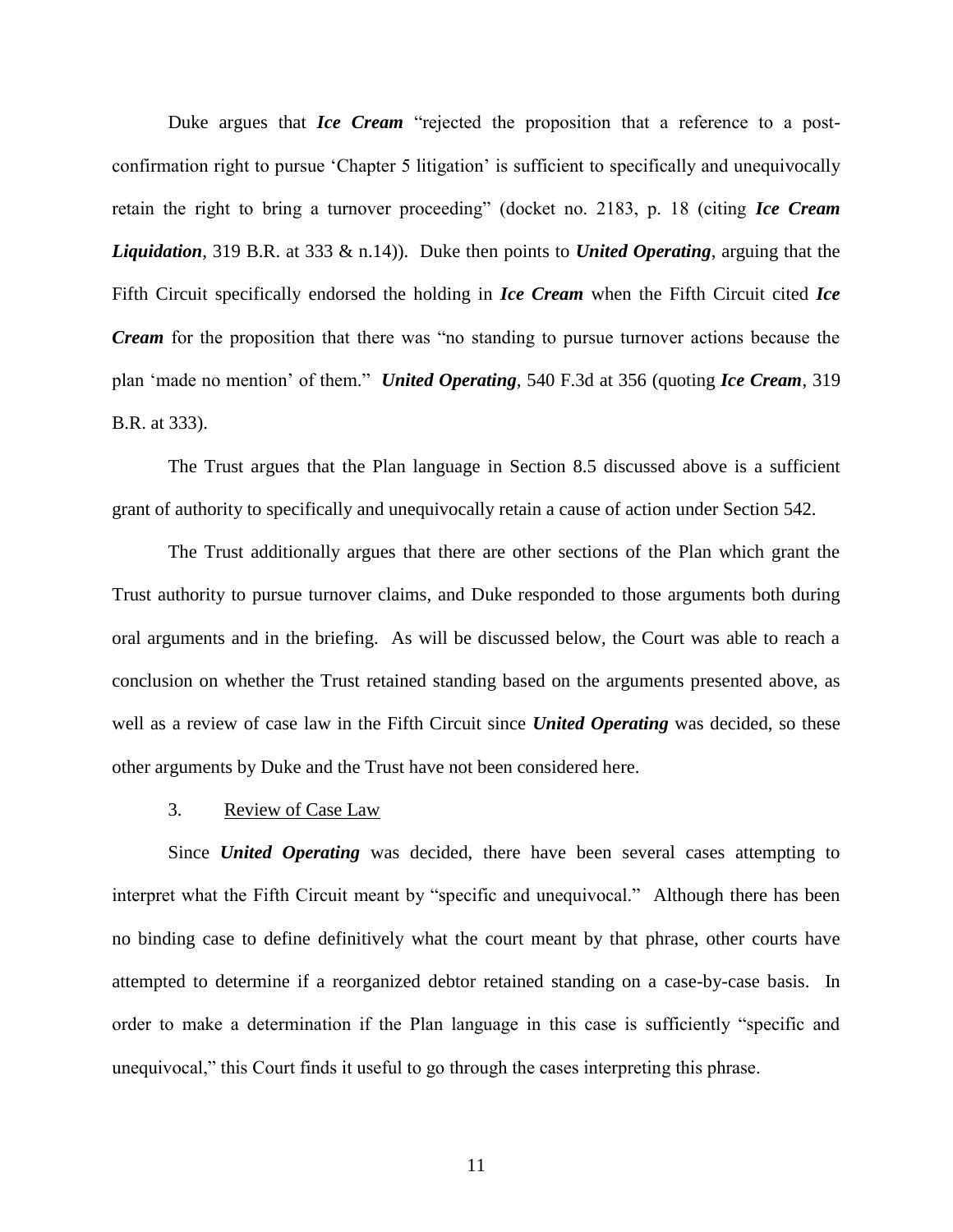In *McFarland v. Leyh (In re Texas Gen. Petroleum Corp.)*, the Fifth Circuit was tasked with determining if a post-confirmation debtor retained the right to pursue an avoidance action. 52 F.3d 1330 (5th Cir. 1995). The plan language the court looked at stated that "[t]he reorganized debtor shall retain that property described on Exhibit F. Among the property of the estate hereby distributed to the trust are those claims and causes of action listed or described on Exhibit B (including causes of action created or sanctioned by §§ 542-553)." *Id.* at 1336. The Fifth Circuit agreed with the bankruptcy and district courts, and found the parenthetical language to be ambiguous when read in conjunction with other sections of the plan and employed parol evidence to determine the intent of the parties. *Id.* The court looked at the general policy behind the assertion of avoidance actions—"the proceeds recovered in avoidance actions should not benefit the reorganized debtor; rather, the proceeds should benefit the unsecured creditors"—and determined that the debtor had standing to pursue an avoidance action. **Id.** (citing to 5 COLLIER ON BANKRUPTCY 1123.02, at 1123-23 (Lawrence P. King ed., 15th ed. 1994)).

This Court has already discussed *United Operating*, but it is useful to look at the specific plan language the Fifth Circuit found was sufficient, as well as the language the court found was not specific and unequivocal. The court was making the determination whether the reorganized debtor retained standing to pursue certain common law claims. *United Operating*, 540 F.3d at 354. The court's only mention of specific language from the debtor's plan of reorganization is in the court's holding that the plan did not retain the cause of action for the common law claims:

Neither the Plan"s blanket reservation of "any and all claims" arising under the Code, nor its specific reservation under various Code provisions are sufficient to preserve the common-law claims Dynasty now brings for, *inter alia*, fraud, breach of fiduciary duty, and negligence.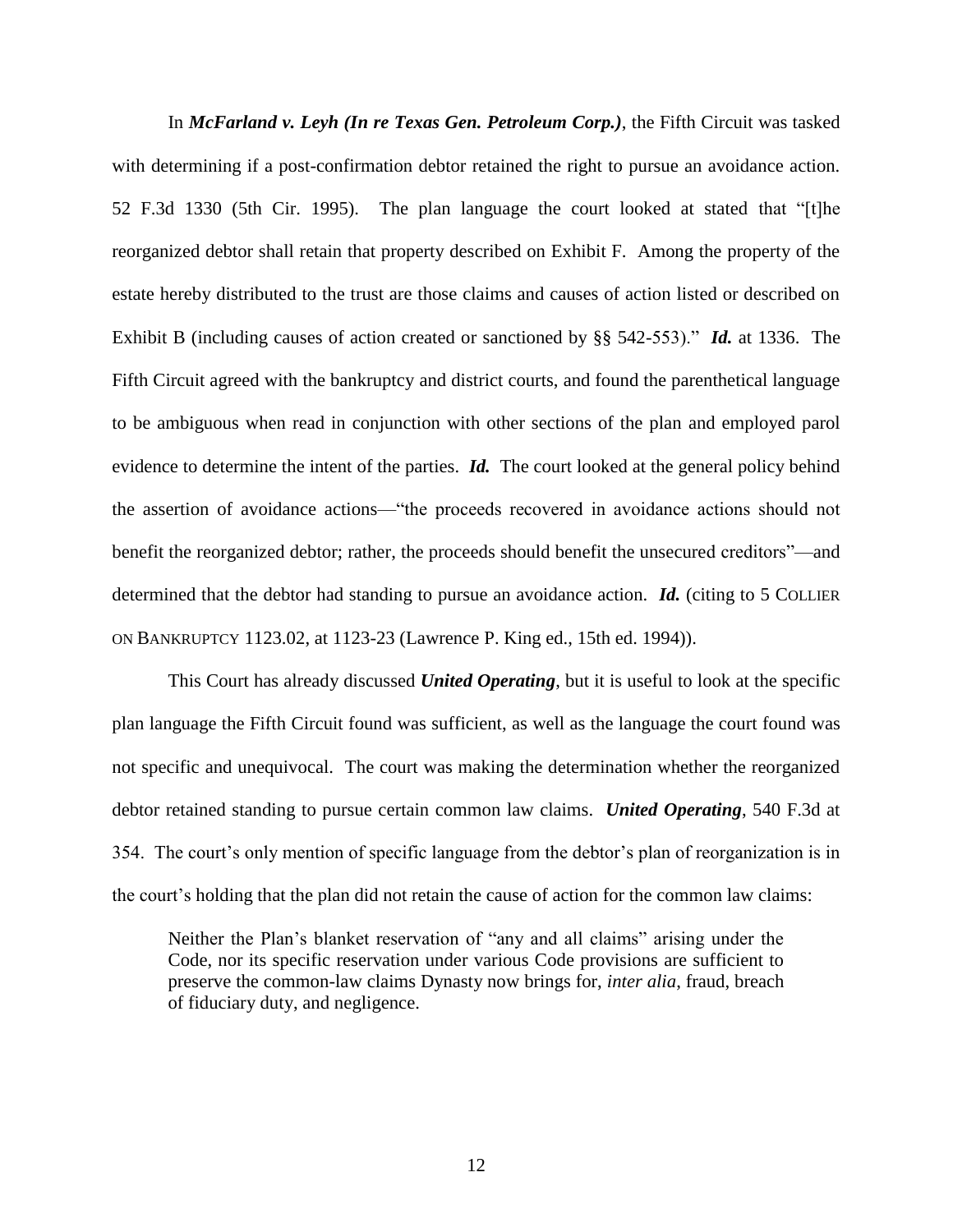*Id.* at 356. The Fifth Circuit merely held in this case that a blanket reservation of claims *under the Code* and specific reservations of *Code provisions* was not a specific and unequivocal reservation of a *common-law* claim. *Id.*

This makes sense, particularly given the reasoning the Fifth Circuit used in concluding that in order to retain causes of action, the reservation must be specific and unequivocal. *Id.* at 355. The court looked to one of the purposes of bankruptcy, namely that bankruptcy is "designed primarily to "secure prompt, effective administration and settlement of all debtor"s assets and liabilities within a limited time."" *Id.* (quoting *In re Kroh Bros. Dev. Co.*, 100 B.R. 487, 495 (Bankr. W.D.Mo. 1989)). In order to facilitate a "timely, comprehensive resolution of an estate, a debtor must put its creditors on notice of any claim it wishes to pursue after confirmation." *Id.* (citing *Harstad v. First American Bank*, 39 F.3d 898, 903 (8th Cir. 1994)). Only with proper notice can a creditor determine whether a proposed plan effectively resolves matters satisfactorily before they vote to approve the plan. *Id.* The whole point of requiring "specific and unequivocal" retention language is so that a creditor, after voting on a plan, is not suddenly blind-sided by litigation or surprised if the reorganized debtor attempts to pursue a claim which would only benefit the reorganized debtor, not creditors. *See id.* at 355-56.

In sum, *United Operating* stands for the rule that a blanket reservation is insufficient to retain a cause of action, and that the purpose of requiring "specific and unequivocal" retention language is so that creditors are on notice of what causes of action the reorganized debtor is planning on pursuing before the creditor votes on the plan.

The Fifth Circuit case dealing with this issue is *Nat'l Benevolent Ass'n of the Christian Church v. Weil, Gotshal & Manges, LLP (In re Nat'l Benevolent Ass'n of the Christian Church)*, 333 Fed.App"x 822 (5th Cir. 2009) (unpub.). This case did little to refine what the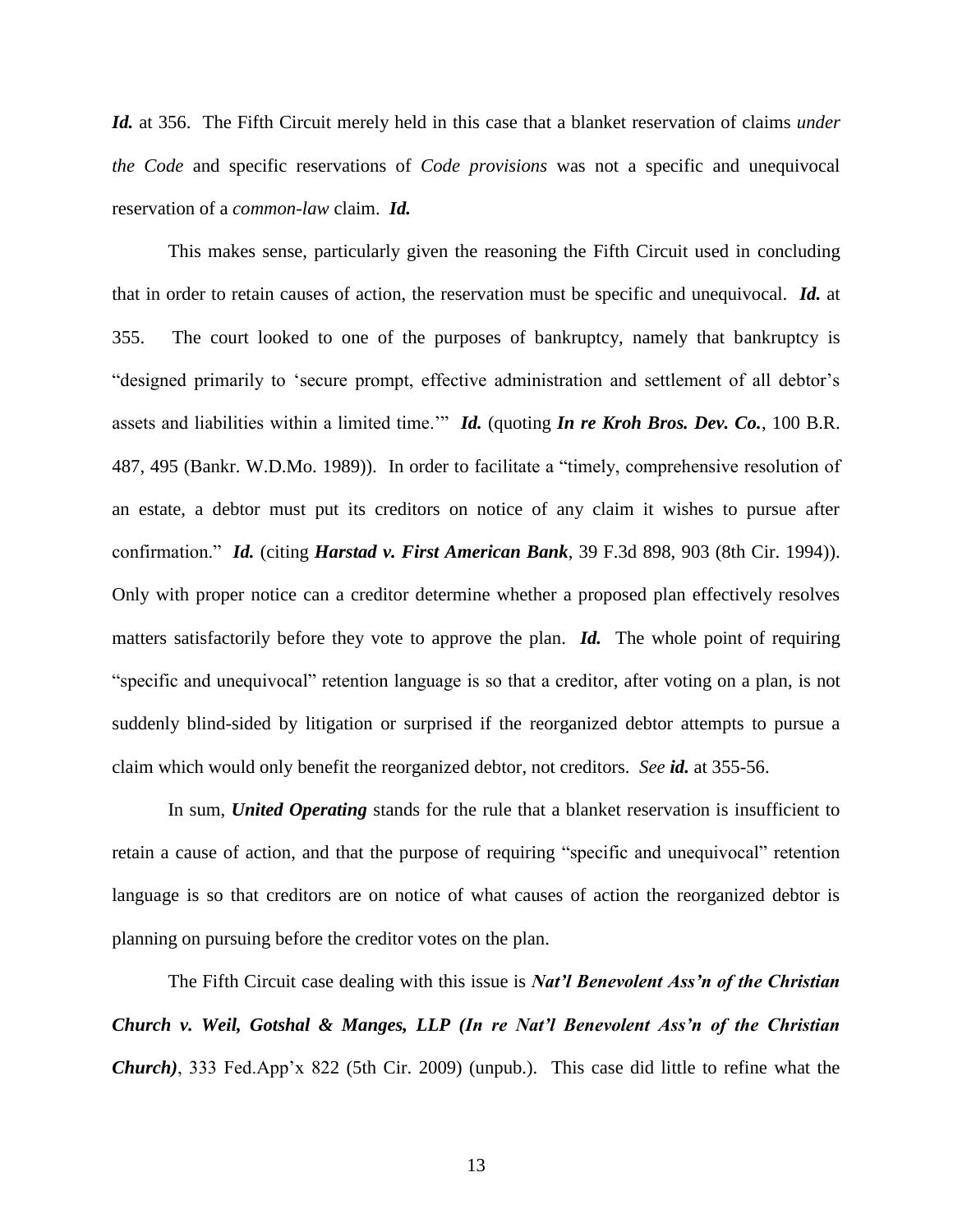court meant by "specific and unequivocal," ultimately determining that the debtor did not have standing to pursue a claim based on the plan language. The case does, however, reiterate general concepts about plan interpretation, stating that the court will "interpret the Plan using traditional tools of contractual interpretations." *Id.* at 828 (quoting *Advisory Comm. Of Major Funding Corp. v. Sommers (In re Advisory Comm. Of Major Funding Corp.)*, 109 F.3d 219, 222 (5th Cir. 1997)) (internal modifications omitted). The Fifth Circuit also cited to *Brown v. Fin. Serv. Corp., Int'l* for the contractual interpretation rule that "conflicting provisions should be reconciled in order to give meaning to all parts of the contract." *Id.* (quoting *Brown v. Fin. Serv. Corp., Int'l*, 489 F.2d 144, 151 (5th Cir. 1974)).

Duke additionally brought to the attention of this Court a recent Fifth Circuit case, *In re Davis Offshore, L.P.*, No. 09-41294 (5th Cir., June 16, 2011), for the proposition that "the specific provision controls over the general exculpatory provision." No. 09-41294 at 9-10.

Before turning to bankruptcy court opinions in the Fifth Circuit interpreting *United Operating*, the Court believes it will be helpful to look at the cases cited by *United Operating*. The first such case the Court will examine is *In re Paramount Plastics, Inc.*, 172 B.R. 331. The Fifth Circuit relied on this case for the proposition that there was no standing to pursue preference actions where preference actions were not preserved in the plan. *United Operating*, 540 F.3d at 356 (citing *Paramount*, 172 B.R. at 335). The court in *Paramount* stated that

the plan contains no reference to preference actions, either in the description of creditor treatment, the means for implementing the plan, the liquidating analysis, or the retention of jurisdiction. The most specific language in the jurisdictional paragraph relates to "allowance or disallowance of claims and interests," which the Court concludes does not encompass avoidance actions.

*Paramount*, 172 B.R. at 335. The Fifth Circuit in *United Operating* relied on a case which held that a generic blanket reservation ("allowance or disallowance of claims and interests") was insufficient to preserve a claim post confirmation.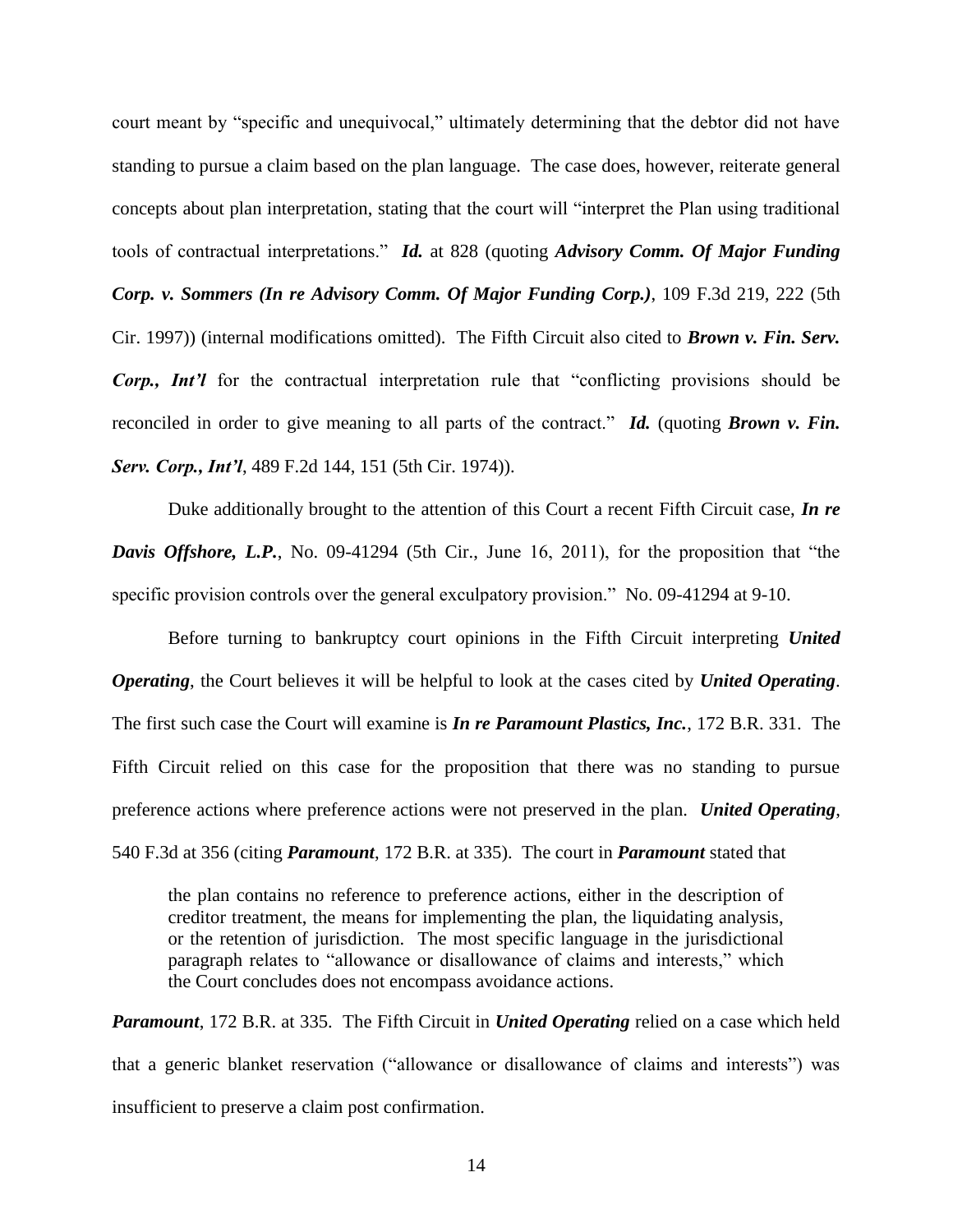The next case requiring an in-depth discussion is *In re Ice Cream Liquidation*, 319 B.R.

324. As previously discussed, the Fifth Circuit cited *Ice Cream* for the proposition that there was "no standing to pursue turnover actions because the plan 'made no mention' of them." *United Operating*, 540 F.3d at 356 (quoting *Ice Cream*, 319 B.R. at 333). This case is useful in setting guideposts for interpreting "specific and unequivocal" because this case held that the reorganized debtor did retain standing to prosecute some claims, while also holding that the debtor did not retain standing to prosecute others. *Ice Cream*, 319 B.R. 324.

The court quoted relevant parts of section 5.2 of the plan:

The Plan confers certain "powers and duties" on the post confirmation Debtor, including:

(a) to liquidate all of its property to cash;  $\dots$ 

(c) to prosecute any claims under Sections 544, 547, 548 and 550 [collectively, Avoidance Actions"] of the [Bankruptcy] Code; [and] ...

(f) other powers and duties described in th[e] Plan or conferred upon it by operation of law.

*Id.* at 327-28. The court also quoted section 8.1 of the plan, which authorized the debtor to ""compromise or settle" any "Chapter 5 litigation."" *Id.* at 328. The court additionally looked to a portion of the debtor"s disclosure statement which said "The Debtor shall prosecute all preference and other actions to recover funds for the estate under Chapter 5 of the Bankruptcy Code..." *Id.* The court then held that "[t]he Plan makes no mention of Bankruptcy Code § 542, turnover actions, actions to recover accounts receivable or the invalidation of set-offs, although Plan § 5.2 specifically mentions Sections 544, 547, 548 and 550" and found that the debtor lacked standing to bring the Section 542(b) claims. *Id.* at 333-34.

In a footnote, the court discussed the debtor's argument that the reference in section 8.1 of the debtor"s power to settle or compromise "Chapter 5 litigation" was an "other power[] or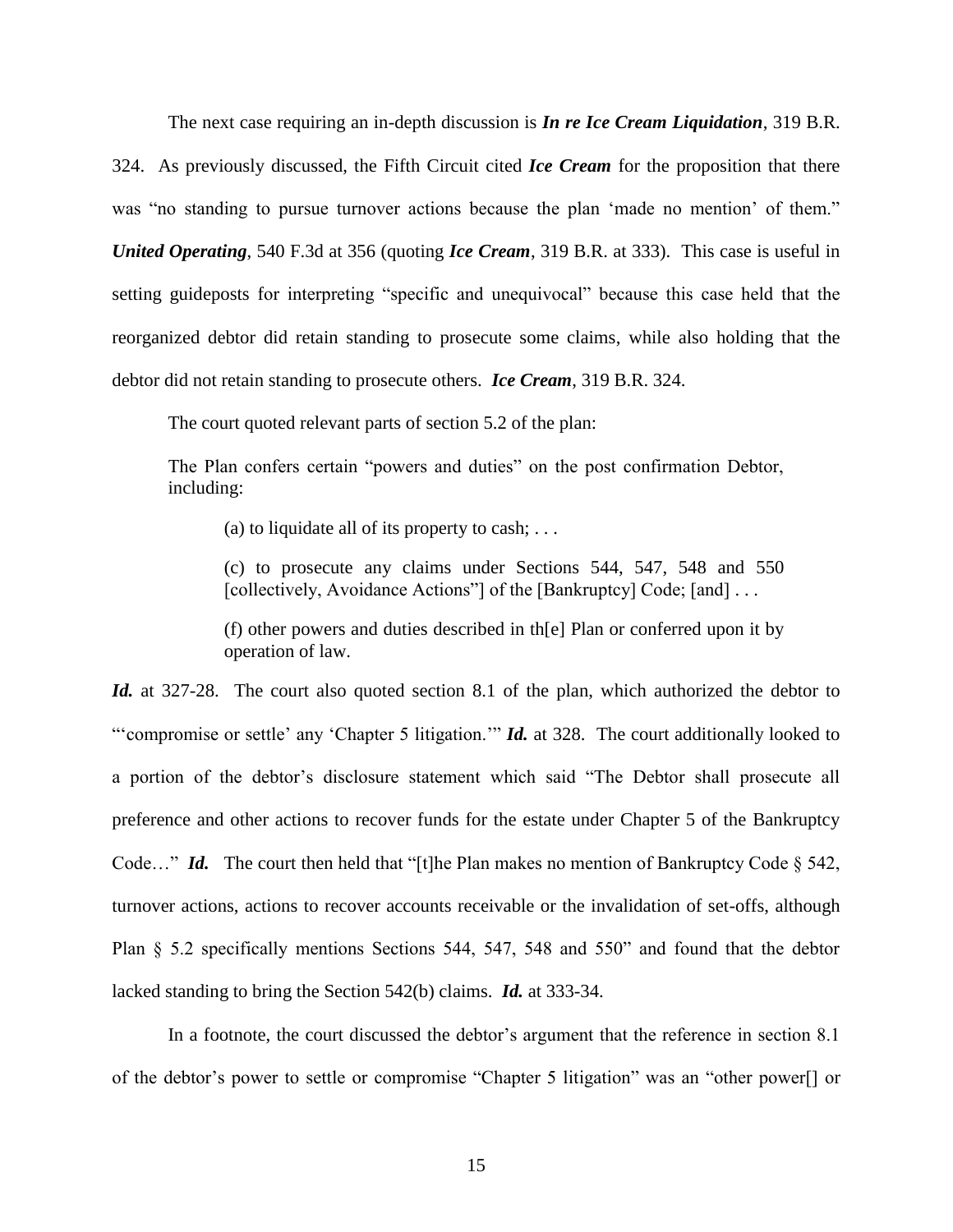dut[y] described in th[e] Plan" within the purview of section 5.2(f) of the plan. *Id.* at 333, n.14. The court determined that section 8.1 was ambiguous as to whether section 8.1 referred to actions such as 542(b), because the phrase "Chapter 5 litigation" was not defined in the plan and "could be interpreted merely as a reference to the materially incomplete list of chapter 5 causes of action (*i.e.,* the Avoidance Actions) contained in Plan § 5.2." *Id.* at 333-34, n.14. The court then determined that the disclosure statement language quoted above did not resolve the plan ambiguity because "the Avoidance Actions do include "preference actions" *and* other chapter 5 actions (*e.g.,* fraudulent transfer actions under Section 548) even if the Avoidance Actions do not include Section 542(b) actions." *Id.* at 334, n.14.

The *Ice Cream* court did find that the debtor retained standing to pursue its preference claims. *Id.* at 337. The plan language the court considered specifically authorized the debtor to prosecute claims under Sections 547 and 550. *Id.* The court rejected the argument that a reference in the plan to specific code sections was not sufficiently specific, stating that this "gave notice of the Debtor"s intention to commence postconfirmation preference actions" and further holding that "[t]he court adopts as the better-reasoned view those cases which hold that a Section 1123(b)(3) reservation need not be as specific as the Defendants argue in order to be enforceable." *Id.* (citing *The Elk Horn Coal Co., LLC v. Conveyor Mfg. & Supply, Inc. (In re Pen Holdings, Inc.)*, 316 B.R. 495, 504-05 (Bankr. M.D.Tenn. 2004) ("It is not practicable, especially in larger cases, for the debtor to identify by name in the plan or disclosure statement every entity that may have received a preferential payment … Nothing in [Bankruptcy Code] § 1123(b)(3) suggests such specificity is required.")). In a footnote, the court cautions against a more stringent rule—that debtors must list all known causes of action—stating that "the issue of what the debtor and/or its professionals knew and when it/they knew it potentially could be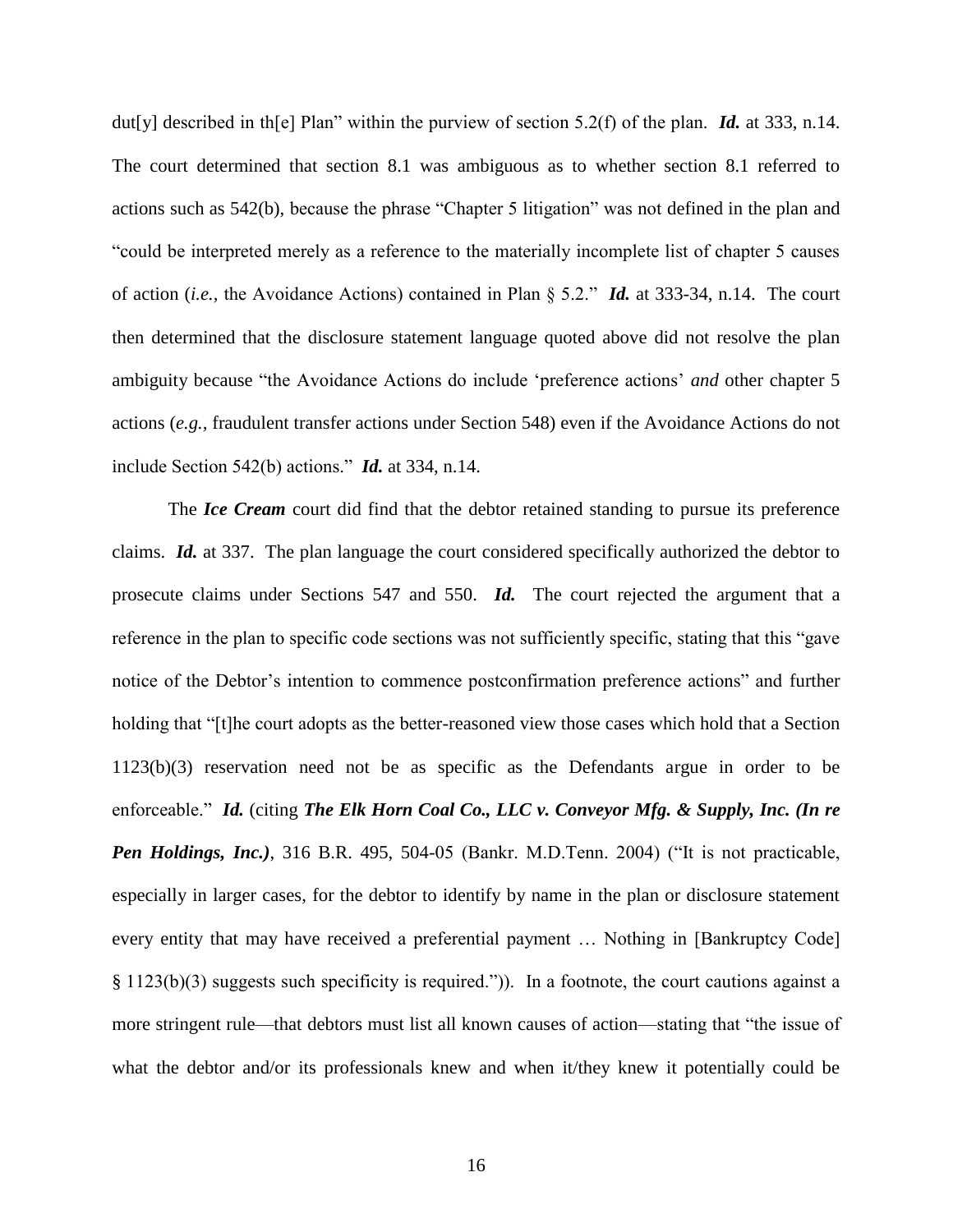raised defensively in every postconfirmation preference action when the defendant was not specifically named in the plan." *Id.* at 337, n.21.

At its core, *Ice Cream* stands for the proposition that listing causes of action by code section is "specific and unequivocal," but that granting the reorganized debtor authority "to prosecute any claims under Sections 544, 547, 548 and 550 of the [Bankruptcy] Code; [and] ... other powers and duties described in th[e] Plan or conferred upon it by operation of law" in conjunction with the authority to "compromise or settle" any "Chapter 5 litigation" is not "specific and unequivocal." *See Id.* As will be discussed more below, this language is different than the language at issue in the present case. The language at issue before the Court grants the Trust the authority to pursue "Causes of Action arising under Chapter 5 of the Bankruptcy Code including those actions which could be brought by the Debtors under §§ 544, 547, 548, 549, 550, and 551" (docket no. 880, Section 8.5).

The Court now moves to discussing other bankruptcy court cases construing the holding of *United Operating*. The first case is *Moglia v. Keith (In re Manchester, Inc.)*, 2009 WL 2243592 (Bankr. N.D.Tex., July 16, 2009). In *Manchester*, the plan of reorganization established a litigation trust similar to the Trust established in the present case. *Id.* The plan of reorganization transferred to the litigation trust "Causes of Action," which was a defined term in the plan and included "any and all claims, rights, defenses, third-party claims, [etc.]" and "Avoidance Actions," another defined term. *Id.* at \*4. "Avoidance Actions" in turn were defined to mean "any and all Causes of Action which a trustee, the Debtors, the Estates or other appropriate party in interest may assert under sections 502, 510, 522(f), 522(h), 542, 543, 544, 545, 547, 548, 549, 550, 551, 553 and 724(a) of the Bankruptcy Code." *Id.* at \*5. The litigation trust in the case was pursuing both avoidance actions under Sections 547, 548, 550, 502(d), and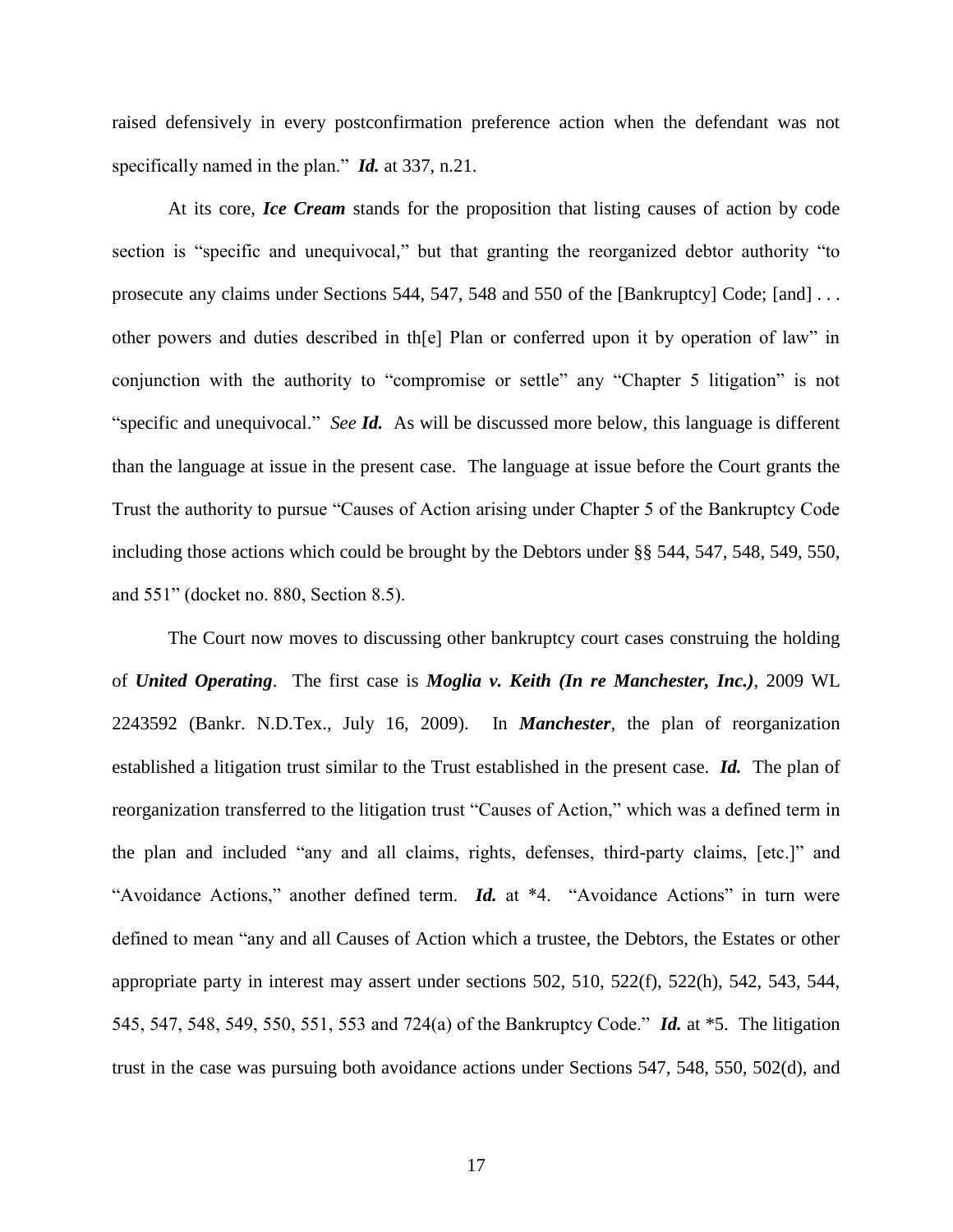510(c) of the Code and non-avoidance state and common law claims, including breach of fiduciary duty, payment of illegal dividends, and negligent misrepresentation. *Id.* at \*1. The defendants in the case argued that the litigation trust lacked standing because the plan did not contain "specific and unequivocal retention language." *Id.* at \*2**.** 

The court in *Manchester* determined that, based on *United Operating* and the Fifth Circuit's reliance on *Ice Cream*, the plan language was sufficient to retain the avoidance causes of action, stating "creditors must be told in the plan of reorganization that avoidance actions will be pursued post-confirmation by the representative of the estate, the individual prospective defendants do not have to be identified in the plan." *Id.* at \*5. The court then determined that the plan language did not specifically and unequivocally retain the non-avoidance state and common law claims, holding that:

While the Plan"s definition of Causes of Action is certainly broad enough to include them as claims the Debtors intended to preserve and transfer to the Litigation Trust, the Plan does not expressly identify these claims; nor does the Plan specifically and unequivocally transfer them to the Litigation Trust for pursuit by the Litigation Trustee post-confirmation.

*Id.* So this case stands for the proposition that listing causes of action by code section is sufficient to retain those causes of action, but transferring "any and all actions, claims, [etc.]" is insufficient to retain a common or state law cause of action if that specific cause of action (i.e. breach of fiduciary duty) is not specifically mentioned.<sup>1</sup>

The next case is *Spicer v. Laguna Madre Oil & Gas, LLC (In re Texas Wyoming Drilling, Inc.)*, 422 B.R. 612 (Bankr. N.D.Tex. 2010). That case involved two different debtors—TWD and Ranzino-Renda—and two different plans. *Id.* At the outset of determining

 $\overline{a}$ 

 $<sup>1</sup>$  It is also worth mentioning that, in making the determination that the debtor lacked the standing to pursue these</sup> common and state law claims, the court entered a lengthy footnote examining the holding in *United Operating*, stating that the plan language gave creditors sufficient notice to be able to vote on the plan and the court"s belief that *United Operating* ultimately led to a result which "unnecessarily prejudices the Debtors' creditors and provides a needless windfall to the Defendants." *Id.*, n.6.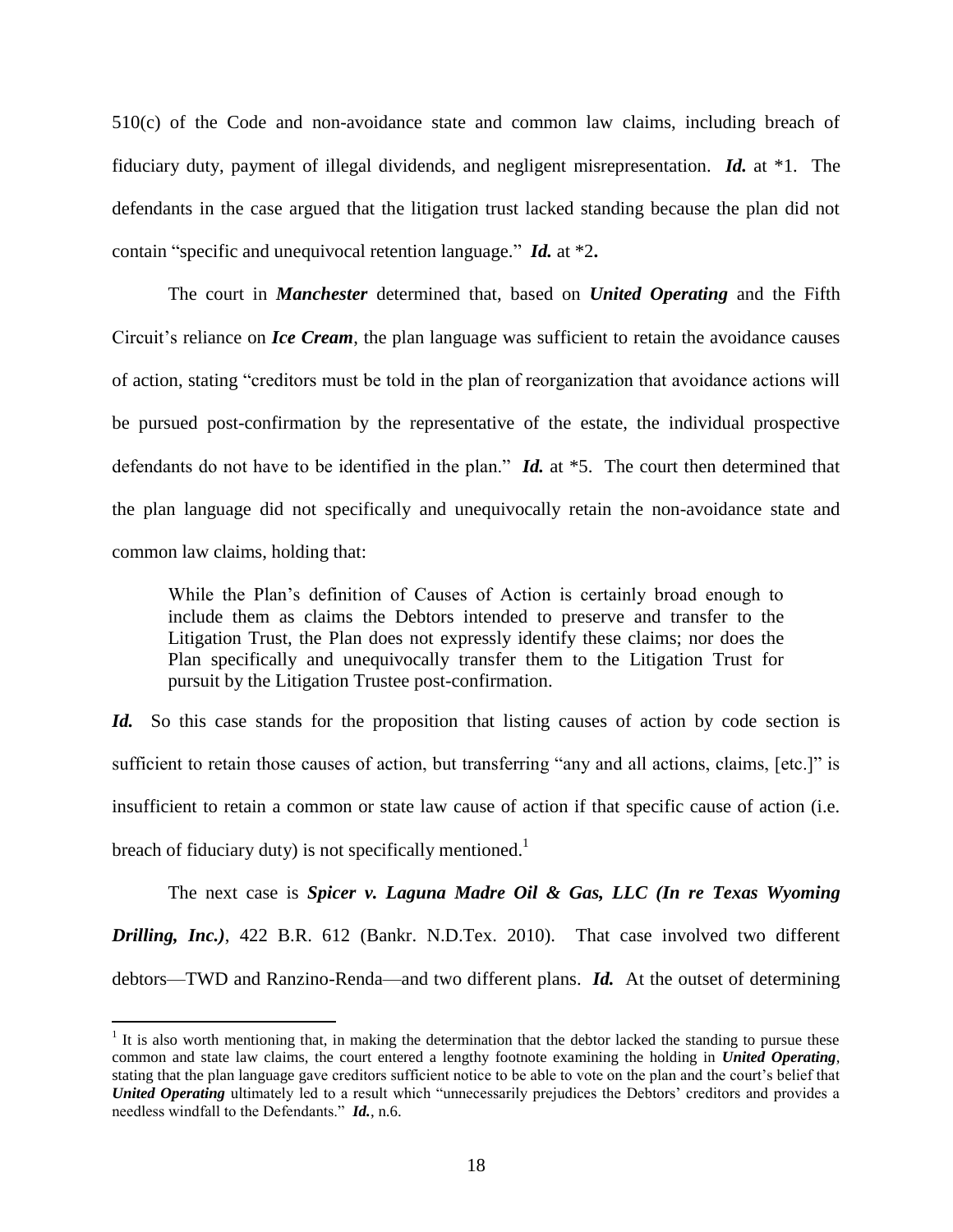whether the debtors' plans contained specific and unequivocal retention language, the court stated that:

It does not seem to the court consistent with the objectives of the appellate courts to apply the applicable precedents in so draconian a fashion as to disserve the interests of creditors and frustrate pursuit of claims which may have merit. The court thus approaches the issues presented to it assuming that it was not the intention of the courts deciding the cases cited by the TWD Defendants and the Cook Defendants that their opinions would be too readily usably by defendants to defeat the legitimate expectations of a debtor"s creditors for recovery.

*Id.* at 624. The court went on to discuss *United Operating* in more detail, concluding that *United Operating* "stands for the proposition that creditors must be able to view a proposed plan and properly evaluate the creditors' benefits and potential liabilities so that they may then consider that information when they vote to approve or disapprove a plan." *Id.* at 625.

The court determined that "nowhere does *United Operating* state that the specific and unequivocal language must include identification of specific claims against specific defendants" before concluding that the Fifth Circuit's favorable citation to *Ice Cream* shows that a categorical reservation is sufficient to preserve standing for such claims. *Id.* at 626-27. The court ultimately concluded that:

The purpose of the specific and unequivocal language requirement is not to put potential defendants (at least those not voting on the plan) on notice of lawsuits that may be brought against them; rather it is to put creditors that are entitled to vote on notice that there may be assets in the form of potential lawsuits so that they may pass on the plan with sufficient knowledge of the assets that are available to pay the claims held by the creditors against the debtor.

*Id.* at 627 (citing *United Operating*, 540 F.3d at 355). The court then established a test based on

*United Operating*, determining that the question of whether a reorganized debtor preserved standing "turns on whether the language in the [p]lan was sufficient to put creditors on notice that [the debtor] anticipated pursuing the [c]laims after confirmation." *Id.* at 627-28.

The relevant plan language from the TWD plan defined "Estate Actions" as: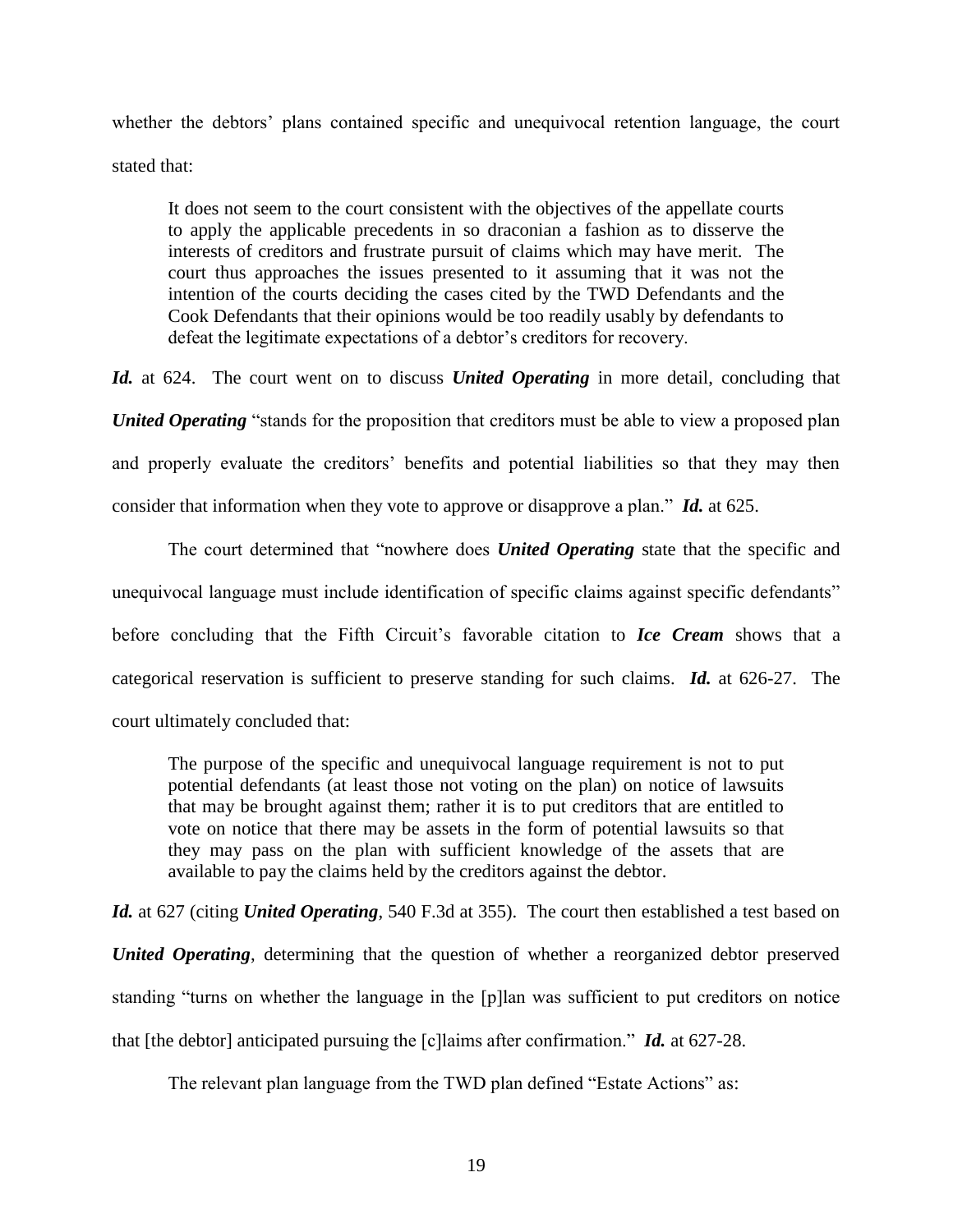any and all claims, causes of action and enforceable rights of the Debtor against third parties, or assertable by the Debtor on behalf of creditors, its estate, or itself . . . for recover or avoidance of obligations, transfers of property or interests in property . . . and other types or kinds of property or interests in property … recoverable or avoidable pursuant to Chapter 5 or other sections of the Bankruptcy Code or any applicable law.

Id. at 620. Using the test discussed above, the court determined that TWD had standing because the plan provided a categorical reservation of avoidance claims and was sufficient to put creditors on notice that avoidance claims would be pursued. *Id.* at 628.

The relevant plan language from the Ranzino-Renda plan transferred "all real and personal property of the estate . . . including but not limited to all causes of action . . . and any avoidance actions . . . " *Id.* at 620-21. The claims Ranzino-Renda wished to pursue were for common and state law claims (*i.e.*, breach of contract, breach of duty of care, and legal malpractice). *Id.* at 620. The court determined that the plan language was a "clear example of a blanket reservation that was deemed in *United Operating* to be insufficient to preserve for the reorganized debtor claims that belonged to the bankruptcy estate." *Id.* at 629. The court, applying contract rules of interpretation that a contract should be construed to effect the intent of the parties, looked beyond the plan to the disclosure statement. *Id.* (citing *United States Brass Corp. v. Travelers Ins. Group, Inc. (In re United States Brass Corp.)*, 301 F.3d 296, 307 (5th Cir. 2002); *Neal v. Hardee's Food Sys., Inc.*, 918 F.2d 34, 37 (5th Cir. 1990); *Newby v. Enron Corp. (In re Enron Corp. Secs.)*, 391 F.Supp.2d 541, 567-68 (S.D.Tex. 2005)). The court looked to the disclosure statement and determined that creditors would have read the disclosure statement and expected the reorganized debtor to pursue those claims. *Id.* at 630. Additionally, the court stated that if the court, upon an examination of the plan and disclosure statement, determined that the debtor was required to pursue a claim in order to perform on the plan, the court could order the debtor to pursue that claim. *Id.* (citing 11. U.S.C. § 1142(a)). If the court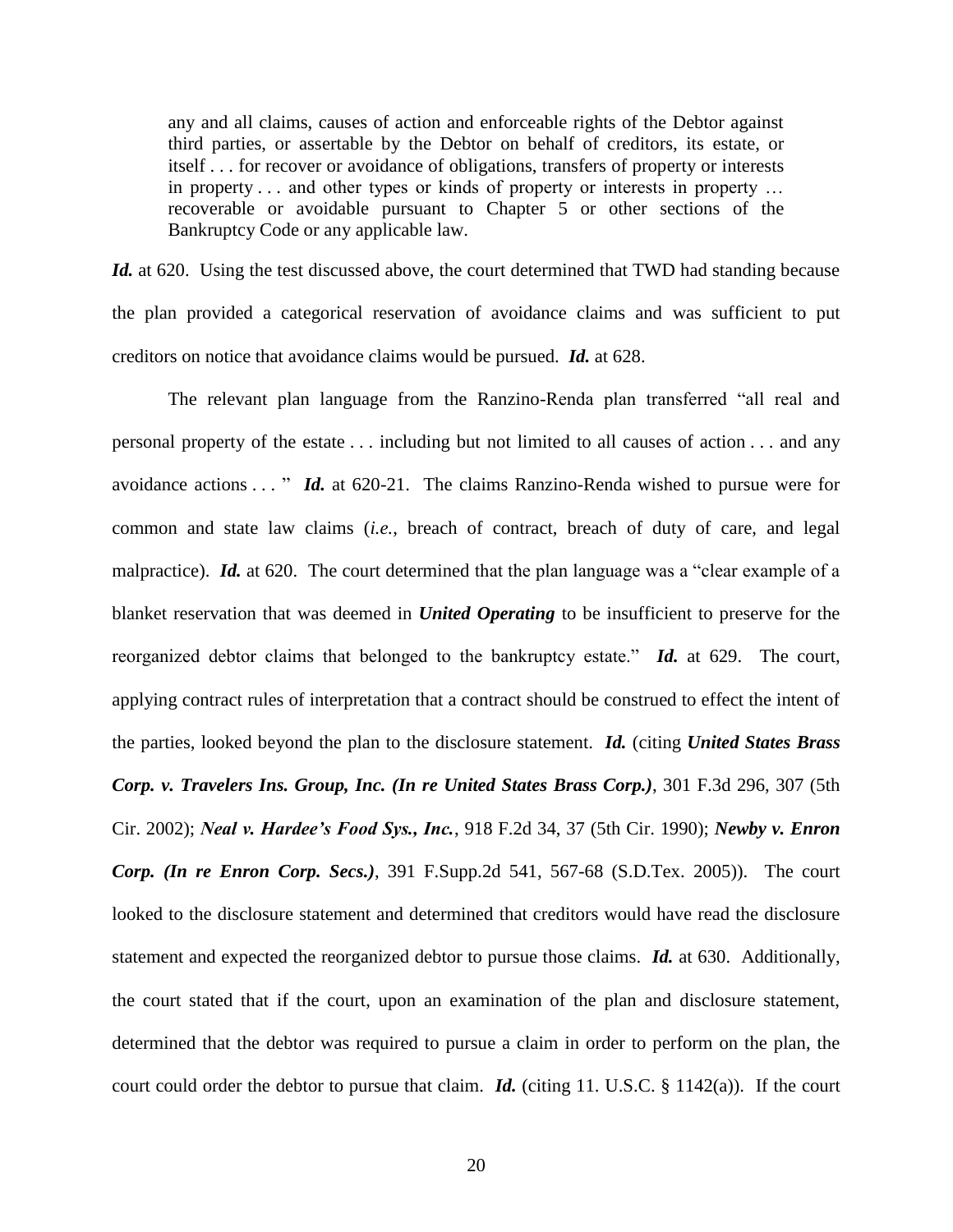found that the debtor was under a duty to pursue such a claim, "the revesting and reservation provision on which that performance rests would be sufficient to support standing, despite any relevant want of specificity of description in the plan itself." *Id.*

In sum, *Texas Wyoming Drilling* establishes a test, based on the importance of providing notice to creditors, to determine if plan language meets the "specific and unequivocal" requirement. If the plan language does not, the court can look outside the plan to the disclosure statement to determine the expectation of creditors.<sup>2</sup>

### In *Blue Water Endeavors, LLC v. AC & Sons, Inc. (In re Blue Water Endeavors, LLC)*,

2011 WL 52525 (Bankr. E.D.Tex. Jan. 6, 2011), the court found that the reorganized debtor lacked standing to pursue certain common law claims. The court discussed that there must be an identifiable intent to bring such an action in order to reserve or retain that cause of action. *Id.* at \*6 (discussing *United Operating*, 540 F.3d 351). The court determined the language the debtor cited to contained only generic language (i.e. "lawsuits or other claims against third-parties") and found the reorganized debtor lacked standing. *Id.*

The one outlier of all the 5th Circuit bankruptcy cases is *In re MPF Holding U.S. LLC*, 443 B.R. 736 (Bankr. S.D.Tex. 2011). In that case, the court, after discussing *Manchester* and

 $\overline{a}$ 

<sup>2</sup> This case was recently upheld on appeal to the Fifth Circuit. *Spicer v. Laguna Madre Oil & Gas, LLC (In re Texas Wyoming Drilling, Inc.)*, No. 10-10717 (5th Cir. July 21, 2011). The Fifth Circuit upheld the Bankruptcy Court"s finding that the TWD plan contained specific and unequivocal retention language, holding that "where the plan and disclosure statement reserved the right to pursue the Avoidance Actions against pre-petition shareholders of TWD, the reorganized debtor specifically and unequivocally retained these claims under *In re United Operating*." *Id.* at 8. The Fifth Circuit reached this conclusion while holding that the court "need not decide whether a debtor whose plan fails to identify *any* prospective defendants has standing to pursue post-conformation [sic] claims against subsequently-named defendants." *Id.* Additionally, the Fifth Circuit held that a court may look at the disclosure statement to determine whether a post-confirmation debtor has standing. *Id.* at 6. The court found this to be consistent with the purpose of *United Operating*, "to put "creditors on notice of any claim [the debtor] wishes to pursue after confirmation" and enable "creditors to determine whether a proposed plan resolves matters satisfactorily before they vote to approve it."" *Id.* at 5 (quoting *United Operating*, 540 F.3d at 355). The court also "observed that *In re United Operating* focused exclusively on the retention of *claims*" as opposed to specific causes of actions against specific defendants. *Id.* at 7-9 (emphasis in original). Therefore, while the Fifth Circuit did not specifically define "specific and unequivocal," this Court interprets the Fifth Circuit's ruling to be in line with the findings presented herein.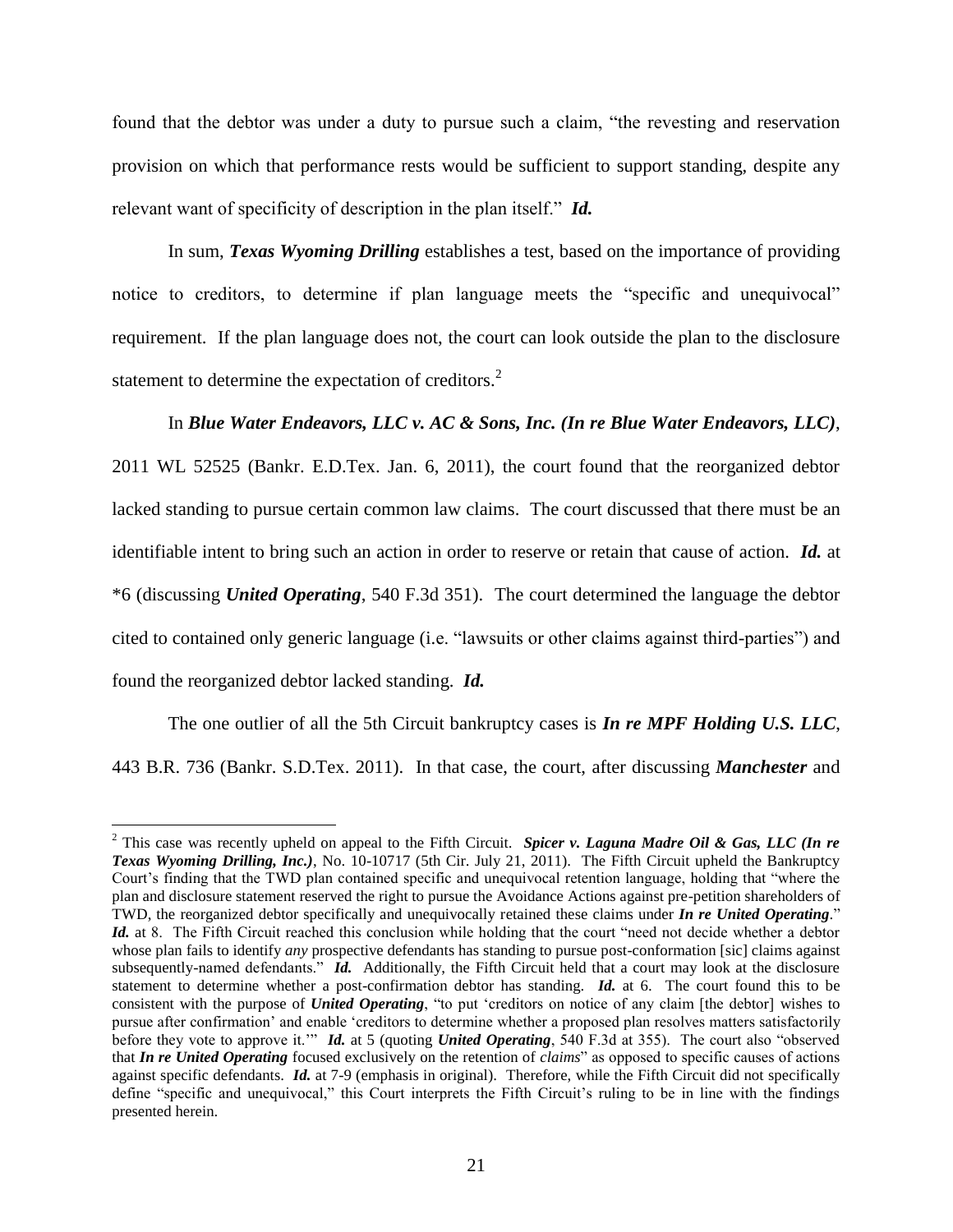**Texas Wyoming**, concluded that "the Fifth Circuit requires that the parties to be sued after confirmation must be individually identified in the plan, and that failure to do so necessarily means that the bright-line test [from *United Operating*] is not satisfied." *Id.* at 744. In other words, the plan must go further than reciting code provisions; it must state that a specific cause of action will be brought against a specific defendant. *See id.* at 746. This Court declines to adopt the holding of the case and believes that the other cases in the Fifth Circuit are more in line with the holding of *United Operating*.<sup>3</sup>

### 4. Analysis

 $\overline{a}$ 

Having done an exhaustive discussion of the relevant case law on this issue, it appears that, while the Fifth Circuit has not defined what "specific and unequivocal" means, cases have interpreted different plan language on case-by-case bases which this Court can use as guideposts to judge the plan language at issue here. Courts have held that listing causes of action by code section is sufficiently "specific and unequivocal." *See Texas Wyoming Drilling*, 422 B.R. 612; *Manchester*, 2009 WL 2243592; *Ice Cream*, 319 B.R. 324. The courts have also held that a generic blanket reservation is insufficient. *Blue Water*, 2011 WL 52525, \*6 ("lawsuits or other claims"); *Manchester*, 2009 WL 2243592, \*4 ("any and all actions, claims, rights, [etc.]"); *Ice Cream*, 319 B.R. 324, 328 (granting the authority to "compromise or settle" any "Chapter 5 litigation").

The cases in the Fifth Circuit all cited *United Operating*. *United Operating*, in making its holding, also discussed that one of the purposes of bankruptcy is to "secure prompt, effective administration and settlement of all debtor's assets and liabilities within a limited time." 40 F.3d at 355 (quoting *In re Kroh Bros. Dev. Co.*, 100 B.R. at 495). In order to facilitate this resolution

<sup>&</sup>lt;sup>3</sup> Additionally, this Court finds that following the holding in MPF would be overly burdensome in a case such as the present case. This case involves 122 debtors, billions of dollars in debt, and over 5,000 creditors. To require the specificity outlined in *MPF* would lead to an unwieldy plan of reorganization and unduly delay the process.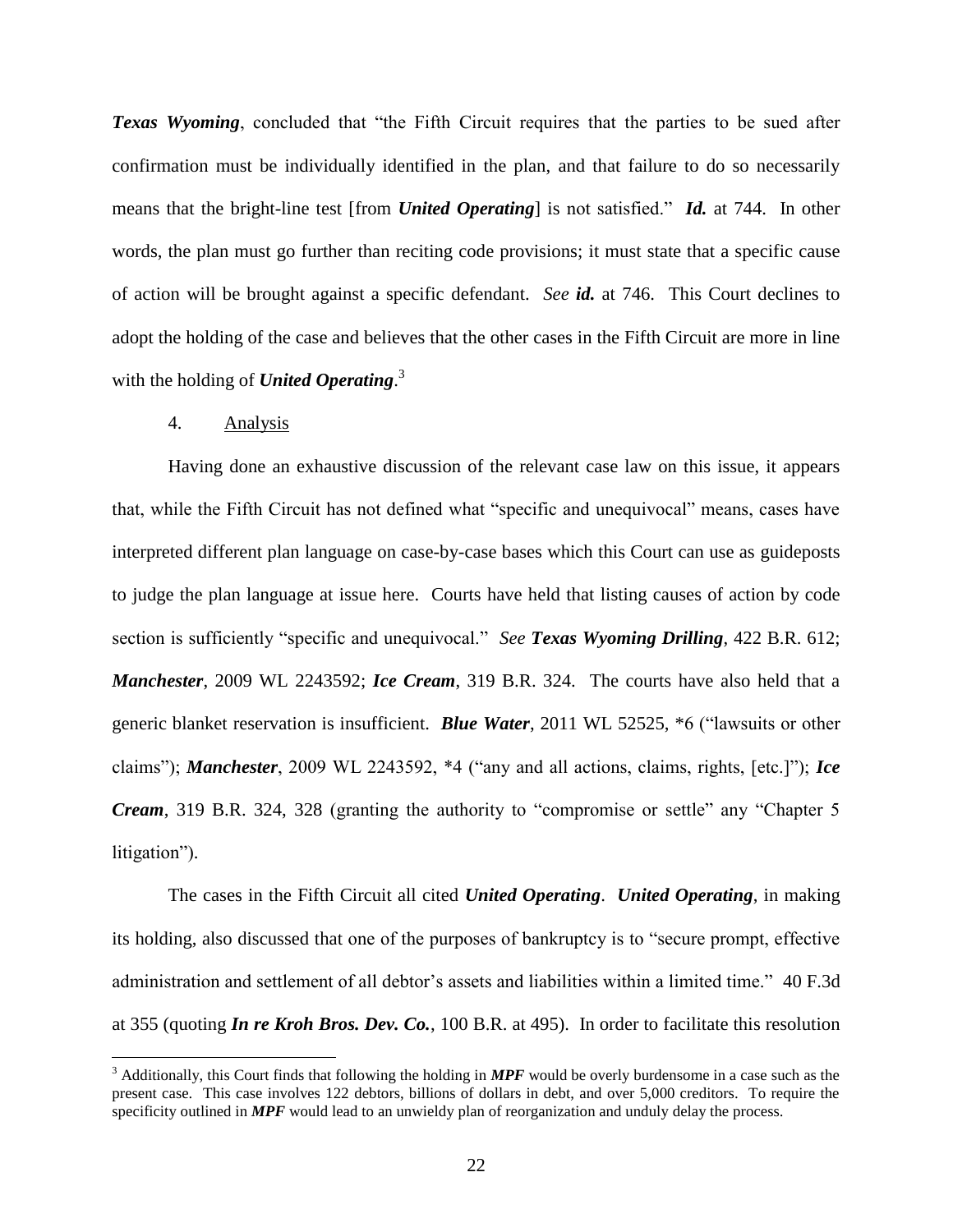of the estate, "a debtor must put its creditors on notice of any claim it wishes to pursue after confirmation." *Id.* (citing *Harstad*, 39 F.3d at 903). It is for this reason—notice to creditors that the Fifth Circuit determined that the retention language needed to be "specific and unequivocal." *Id.* 

This Court agrees with the reasoning behind the test established in *Texas Wyoming Drilling* to determine if the plan language meets the "specific and unequivocal" requirement. 422 B.R. at 627-28. That test, again, was to make a determination "whether the language in the [p]lan was sufficient to put creditors on notice that [the debtor] anticipated pursuing the [c]laims after confirmation." *Id*. at 627-28. If so, the language meets the "specific and unequivocal" requirement.

The language at issue is from Section 8.5 of the Plan:

The Litigation Trust Assets shall include, but are not limited to, those Causes of Action arising under Chapter 5 of the Bankruptcy Code including those actions which could be brought by the Debtors under §§ 544, 547, 548, 549, 550, and 551 against any Person or Entity other than the Litigation Trust Excluded Parties.

It appears this language falls somewhere between "any and all claims" and listing turnover claims by statute number. The one case dealing with "Chapter 5 litigation" held that phrase alone to be insufficient. *See Ice Cream*, 319 B.R. at 328. However, in that case, the reference to Chapter 5 was in isolation. *Id.* Here, Chapter 5 is referenced as well as six specific code sections. So the question before the Court becomes whether a reference to Chapter 5 of the Bankruptcy Code, in conjunction with Sections 544, 547, 548, 549, 550, and 551 is "specific and unequivocal" to retain a turnover cause of action under Section 542. Based on the above discussion, this Court finds that a cause of action for turnover was specifically and unequivocally retained by this language in the Plan.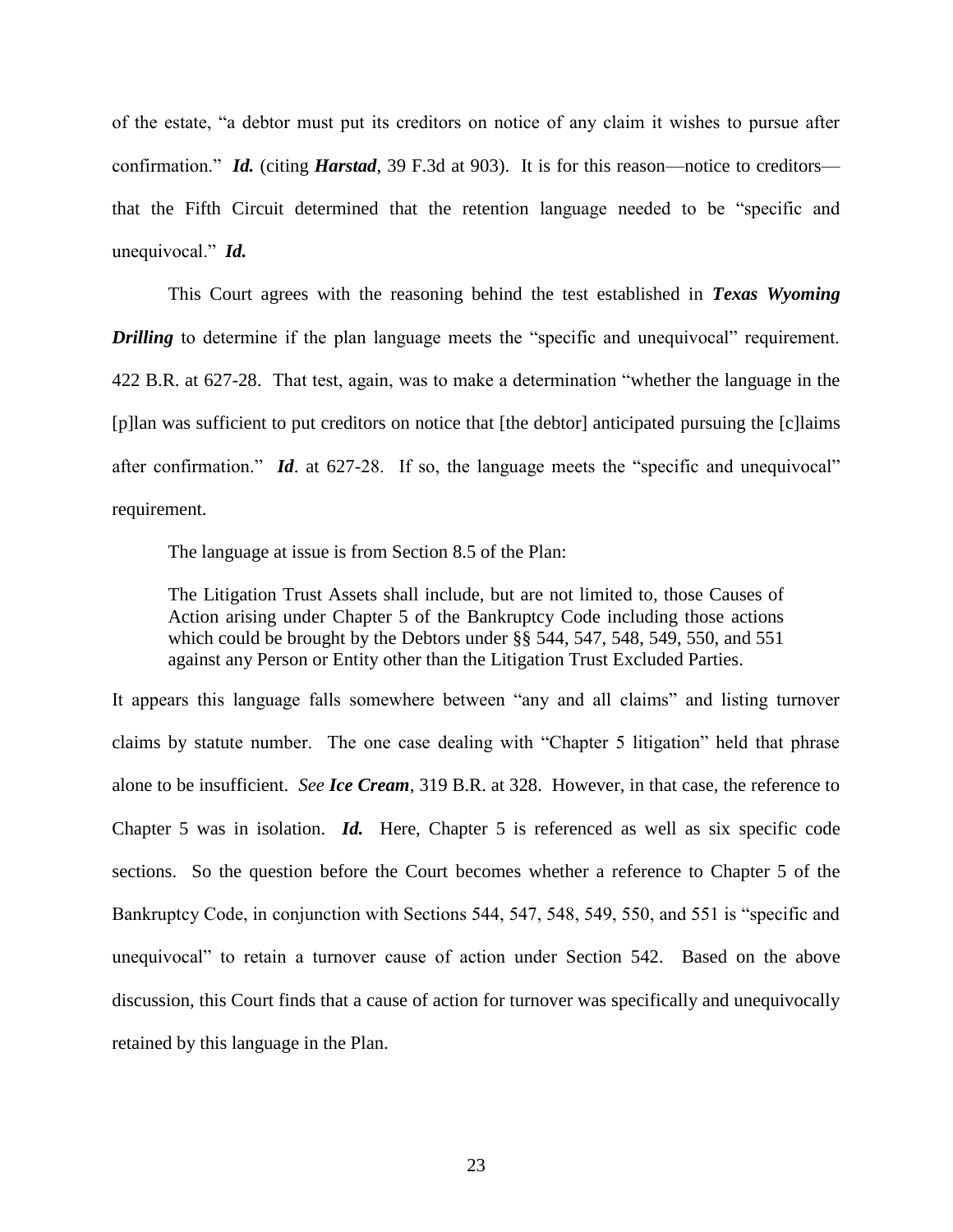Using the test from *Texas Wyoming*, it seems far-fetched to believe that a creditor would not be on notice that the Trust anticipated pursuing turnover claims after confirmation. While it may not have been contemplated by the Trust or the Debtor before confirmation that RBH would not turn over the files, looking at the language of the Plan, a creditor could not feign surprise that the Trust would pursue a claim under Section 542. This is additionally bolstered by looking at the table of contents of the Bankruptcy Code. Chapter 5 is titled "Creditors, the Debtor, and the Estate" and is further broken up into three different subchapters. *See generally* 11 U.S.C. 101, et seq. Subchapter III is entitled "The Estate" and includes Sections 541-562. As discussed, the Plan specifically includes six code sections, Sections 544, 547, 548, 549, 550, and 551. These are all from Subchapter III of Chapter 5. While Duke argues that these were sophisticated parties that could have included more in the Plan, the Court finds this language sufficient. It is as if someone had a list containing "the letters of the first half of the alphabet including A, B, C, E, F and G", one would expect that "D" were included in the list. While the Plan language is more generic than language considered in other cases, this Court finds that it was sufficient to put creditors voting on the Plan on notice that 542 turnover claims may be pursued. Because the Court finds standing based on this language alone, the Court will not consider the other arguments presented by the Trust on this issue.

#### **CONCLUSION**

Having addressed the facts of the case, and considered the arguments made by the parties, this Court finds that (1) the Debtor"s Plan of Reorganization and related documents effectively transferred ownership of any attorney-held files owned by the Debtor to the Litigation Trust and (2) the Plan preserved turnover claims with language which was specific and unequivocal.